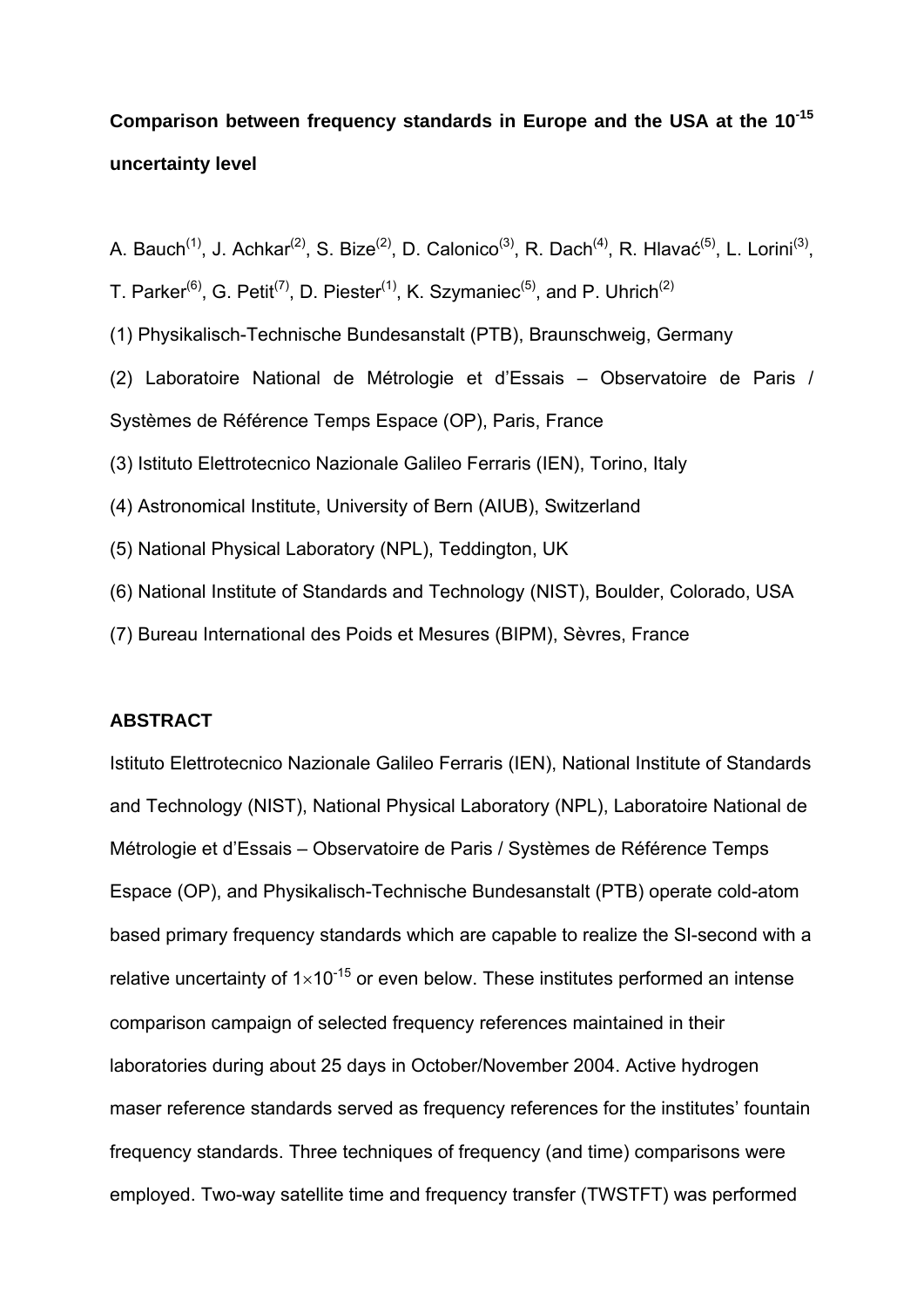in an intensified measurement schedule of 12 equally spaced measurements per day. The data of dual-frequency geodetic GPS receivers were processed to yield an ionosphere-free linear combination of the code observations from both GPS frequencies, typically referred to as GPS TAI P3 analysis. Last but not least, the same GPS raw data were separately processed allowing GPS carrier-phase based (GPS CP) frequency comparisons to be made. These showed the lowest relative frequency instability at short averaging times of all the methods. The instability was at the level of 1 part in  $10^{15}$  at one-day averaging time using TWSTFT and GPS CP. The GPS TAI P3 analysis is capable of giving a similar quality of data after averaging over two days or longer. All techniques provided the same mean frequency difference between the standards involved within the  $1-\sigma$  measurement uncertainty of few parts in  $10^{16}$ . The frequency differences between the three fountains of IEN (IEN-CsF1), NPL (NPL-CsF1), and OP (OP-FO2) were evaluated. Differences lower than the  $1-\sigma$ measurement uncertainty were observed between NPL and OP, whereas the IEN fountain deviated by about 2  $\sigma$  from the other two fountains.

#### **1. Introduction**

The study of time and frequency transfer is an important sector of time and frequency metrology in general since it is essential for the wide application of state-of-the-art frequency standards. In recent years, research into primary frequency standards has led to several devices whose uncertainty to realize the SI second is at the level of one part in  $10^{15}$  or below and whose frequency instability is low enough to verify this accuracy during averaging times well below one day [1 - 6]. Data from these primary frequency standards and from other highly accurate clocks have been regularly used by the Bureau International des Poids et Mesures (BIPM) as an input for the realization of International Atomic Time (TAI) and of Coordinated Universal Time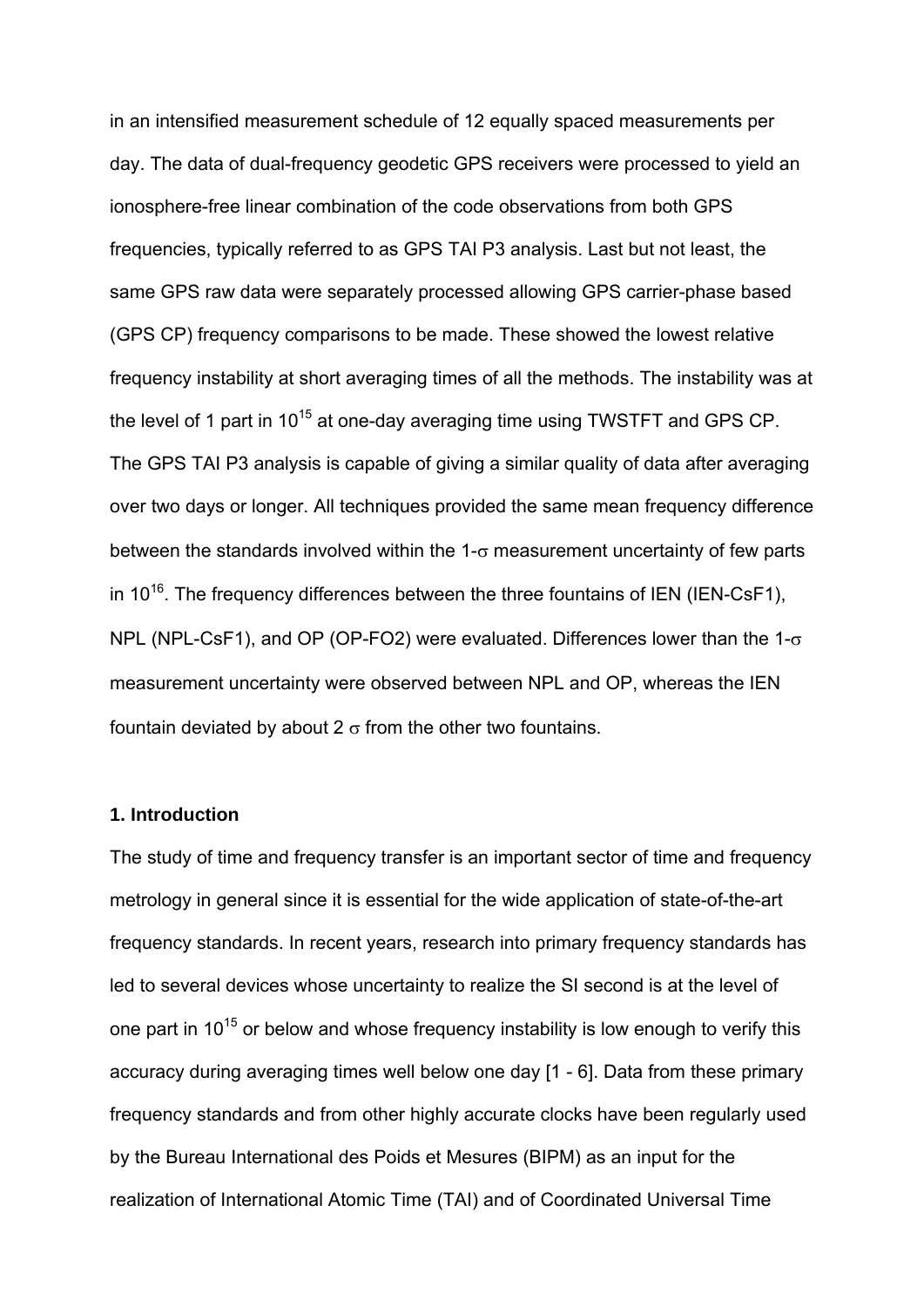(UTC) [7]. Two different methods of time transfer have been traditionally used by BIPM for sustaining the network of participating laboratories, Global Positioning System (GPS) common view (CV) time transfer and two-way satellite time and frequency transfer (TWSTFT) via geostationary satellites [8, 9]. Classical GPS coarse acquisition (C/A) code analysis is not discussed in this article since it does not provide the required measurement resolution. A step forward has been the use of geodetic GPS receivers providing dual-frequency code observables which allow the so-called GPS TAI P3 analysis to be made [10, 11]. This technique was used – in parallel with TWSTFT – to compare the caesium fountain frequency standards of OP and PTB during 10 days in 2003 [12].

The additional use of GPS carrier-phase observables (GPS CP) for frequency transfer was proposed for similar purposes [13-15]. It was previously employed in parallel with TWSTFT to compare the fountain clocks CSF1 of the Physikalisch-Technische Bundesanstalt (PTB), Germany, and F1 of the National Institute of Standards and Technology (NIST), USA [16]. Later in this paper we will compare the recent findings with some of the previously obtained ones. The products provided by the International GNSS service  $(GS)^1$  rely also on the processing of all kinds of GPS observables. IGS clock products could in principle also be used directly for the determination of the properties of the frequency sources at IGS sites [15, 17, 18], but this is beyond the scope of this paper.

Three institutes, the UK National Physical Laboratory (NPL), the Italian Istituto Elettrotecnico Nazionale Galileo Ferraris (IEN), and the French Laboratoire National de Métrologie et d'Essais – Observatoire de Paris / Systèmes de Référence Temps Espace (abbreviated as OP throughout the paper), agreed with NIST and PTB on a

-

<sup>&</sup>lt;sup>1</sup> In March 2005 the "International GPS Service" (IGS) renamed himself as "International GNSS Service" to denote that the activity of the IGS has been and will be further extended from GPS to other Global Navigation Satellite Systems (GNSS), e. g., to GLONASS and Galileo.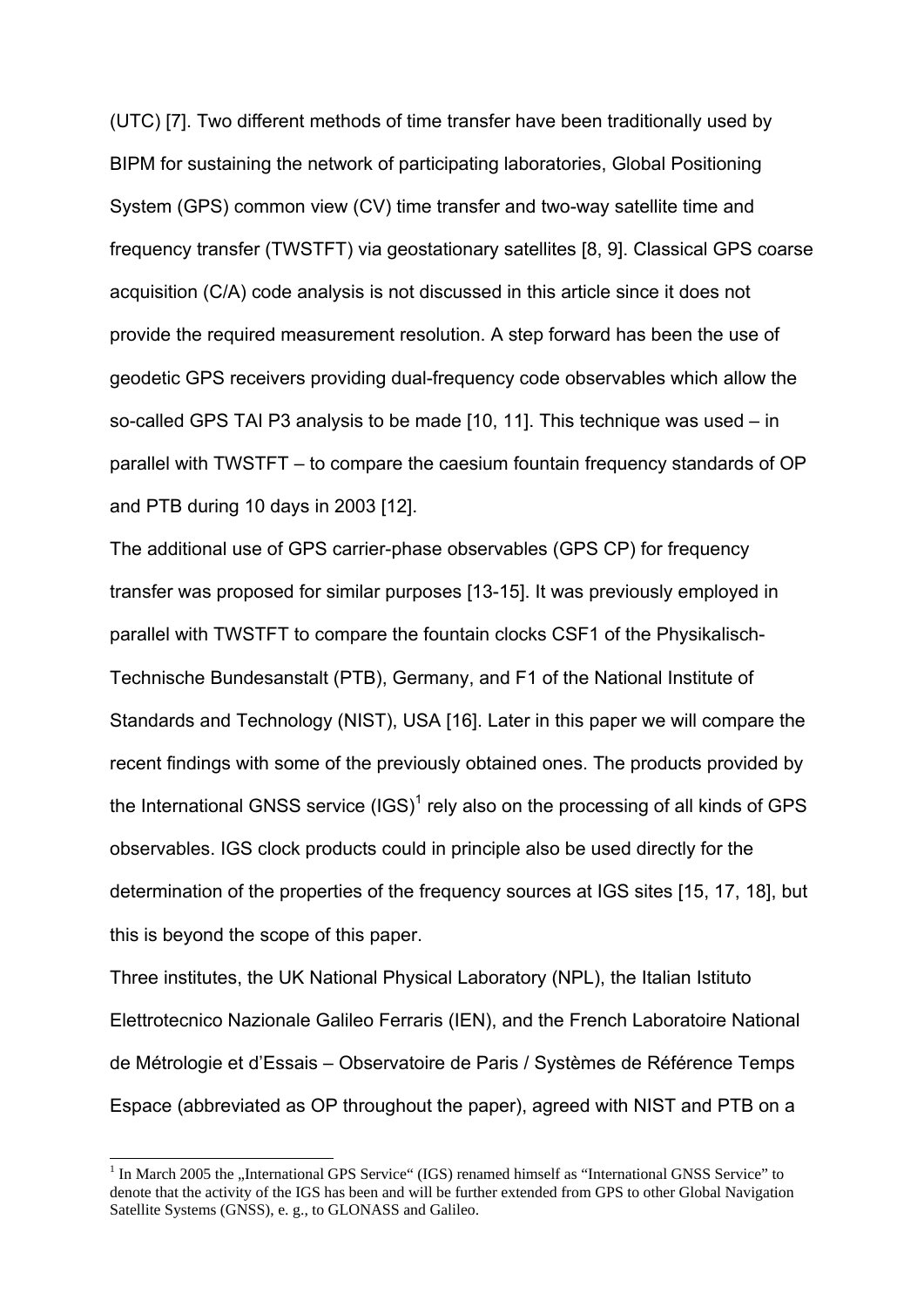campaign of comparisons among their fountain type primary frequency standards, to be effected during 20 to 25 days in October and November 2004, at the Modified Julian Days (MJD) between 53304 and 53329. The five institutes are part of a regularly operating TWSTFT network, and for the duration of the campaign an intensified measurement schedule was agreed upon. All institutes operate geodetic GPS receivers and their stations are acknowledged as IGS sites. The institutes obtained the support of the Astronomical Institute of the University of Bern (AIUB), Switzerland, which processed the GPS data with an innovative software, providing long-term monotonous series of clock solutions for the stations involved with extremely high resolution, based entirely on the GPS CP [19], which represents an extension of the well-known Bernese GPS software [20]. Last not least, the BIPM provided the GPS TAI P3 analysis of the GPS pseudo-range code data [10]. All GPS raw data were obtained from the same geodetic GPS receivers.

This paper is an extended version of previous conference reports [21, 22]. Again a selection of results to be presented had to be made, and we aimed at showing the achievable performance as well as pointing to some observations that were not yet understood. During the campaign it turned out that the fountains of NIST and PTB were not ready to provide data so that fountain comparisons were only carried out between the IEN-CsF1, the NPL-CsF1, and the OP-FO2. The fountain comparison results are reported in Section 5. In the following sections we will detail the equipment and time transfer techniques involved (Section 2) before presenting results for each technique (Section 3) and for inter-comparisons among techniques (Section 4).

#### **2. Description of hardware and time transfer techniques**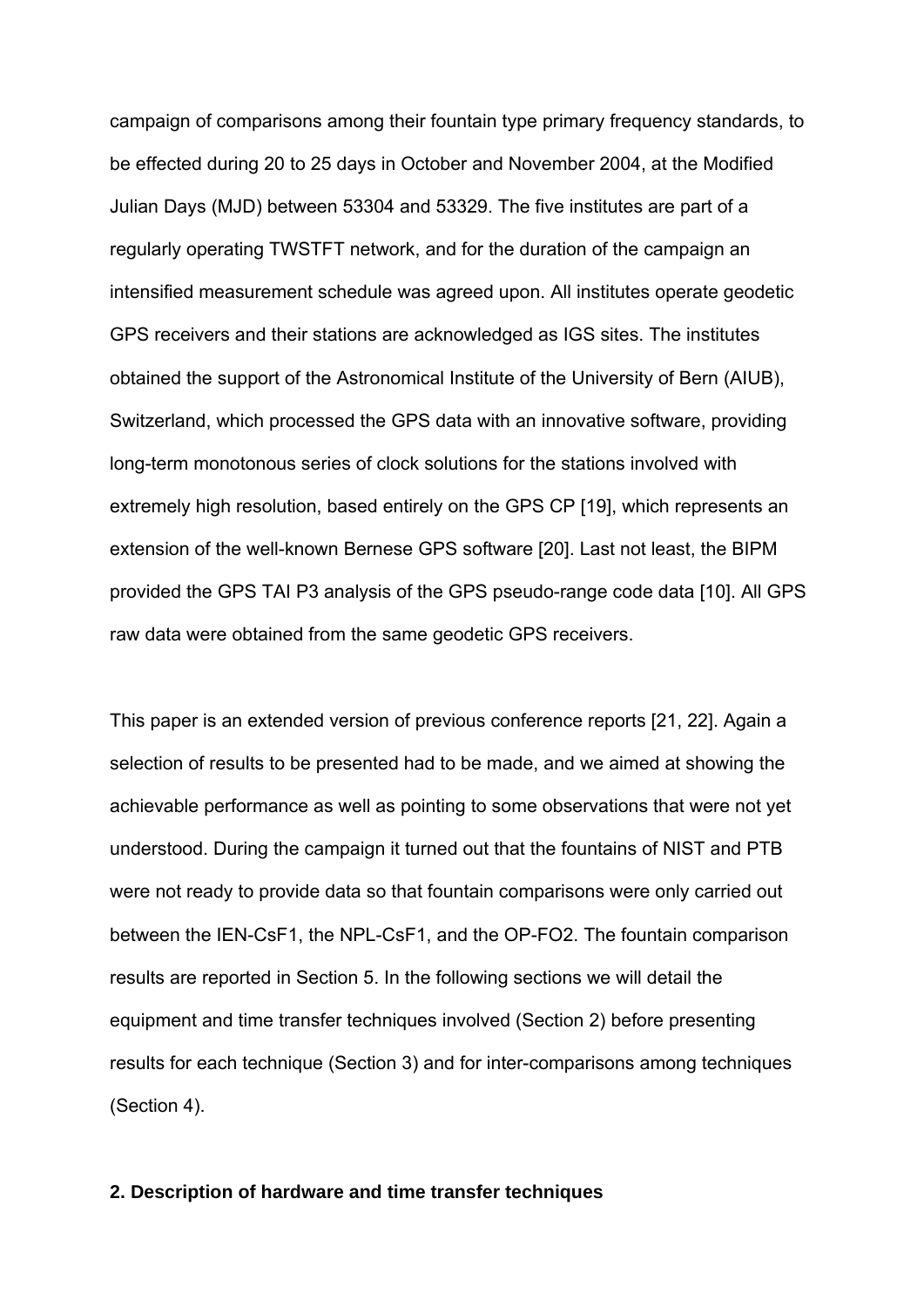#### *2.1 Station equipment*

In Table 1, we enlist the equipment involved in the participating stations. In all cases, the active hydrogen masers (HM) served as the fly-wheel oscillators for comparisons with the fountain frequency standards, and the maser signals were connected, either directly or through a transfer clock, to the time transfer equipment. The most straightforward configuration, depicted in Figure 1, applied to NIST, NPL, and OP, indicating the three different time transfer techniques connecting the masers at the remote sites. In the cases of NIST and NPL, the maser output represented at the same time the local UTC scale, UTC(NIST) [23], and UTC(NPL), respectively. In the cases of IEN and PTB, however, the GPS receivers were connected to UTC(IEN) and UTC(PTB), respectively, which are derived from caesium clocks, a commercial model at IEN, and the primary clock CS2 at PTB [24], respectively. As a result, further steps in the data analysis were required, because all techniques should be referenced to the same frequency standard. The time differences UTC(PTB) – HM(PTB) were available only on an hourly basis and this dictated the minimum averaging time for GPS CP and GPS TAI P3 data presented below. At IEN the corresponding measurements were taken more frequently so that a more complete data analysis could be performed. This has, however, not been fully included in this paper.

In the sections dealing with results the respective links have been conveniently denoted by the station acronyms, e. g., by PTB-NPL. In the graphs, connecting lines serve the purpose to guide the eye, and the symbols given in brackets have been assigned to the institutes as follows, IEN  $(\nabla)$ , NIST  $(\Delta)$ , NPL  $(\Box)$ , OP  $(\mathsf{O})$ , and PTB  $(•).$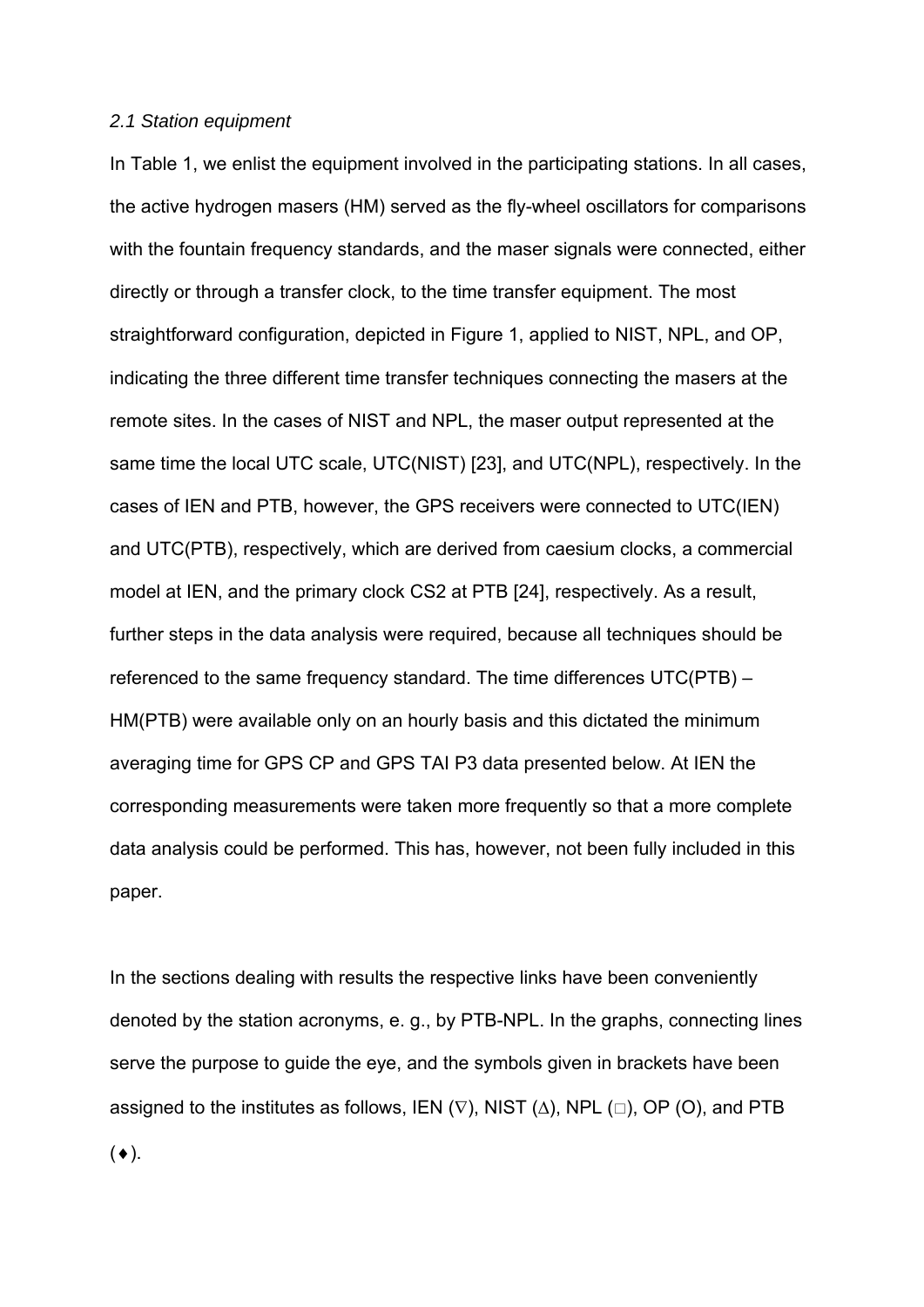#### *2.2 TWSTFT analysis*

The stations involved performed TWSTFT co-ordinated by the CCTF Working Group on TWSTFT following standard procedures which shall be briefly described. TWSTFT operation requires scheduled operation of pairs of stations, named A and B for now, which transmit and receive signals simultaneously. The signals consist of characteristic pseudo-random noise (PRN) spread-spectrum signals which are designated by their Mitrex code (see Table 2) and which are synchronous with the local 1 PPS time references  $T(Ref_A)$  and  $T(Ref_B)$ , respectively. They are generated as a phase modulation of the 70 MHz (intermediate) frequency provided by the modem. This signal is up-converted to the RF region (Ku-band, up link at about 14 GHz) and transmitted to a geostationary telecommunication satellite, here the IS 903 of Intelsat Corp., located at 325.5° east. At the satellite, the signal is translated to the downlink frequency (about 12 GHz) and sent back to Earth. The time of arrival (TOA) of the PRN coded signal from station A (B) is determined at station B (A) by cross-correlation of the received and down-converted PRN signal with a local replica of the same PRN code, which is synchronous with the local reference clock. TOA measurements are provided each second during sessions of two minutes per station pair. At the end of a session, a quadratic function is fitted to the data and the TOA midpoint values derived from the fit are exchanged among stations A and B via file transfer through the internet. This allows the quantity of interest,  $T(Ref_A) - T(Ref_B)$  to be calculated, as explained by Kirchner [9] and in an ITU-R Recommendation [25]. During the campaign, the quadratic fit residuals exhibited 1- $\sigma$  standard deviations of below 400 ps in favourable cases, but going up to almost 1.5 ns for some links. This fact is discussed further below.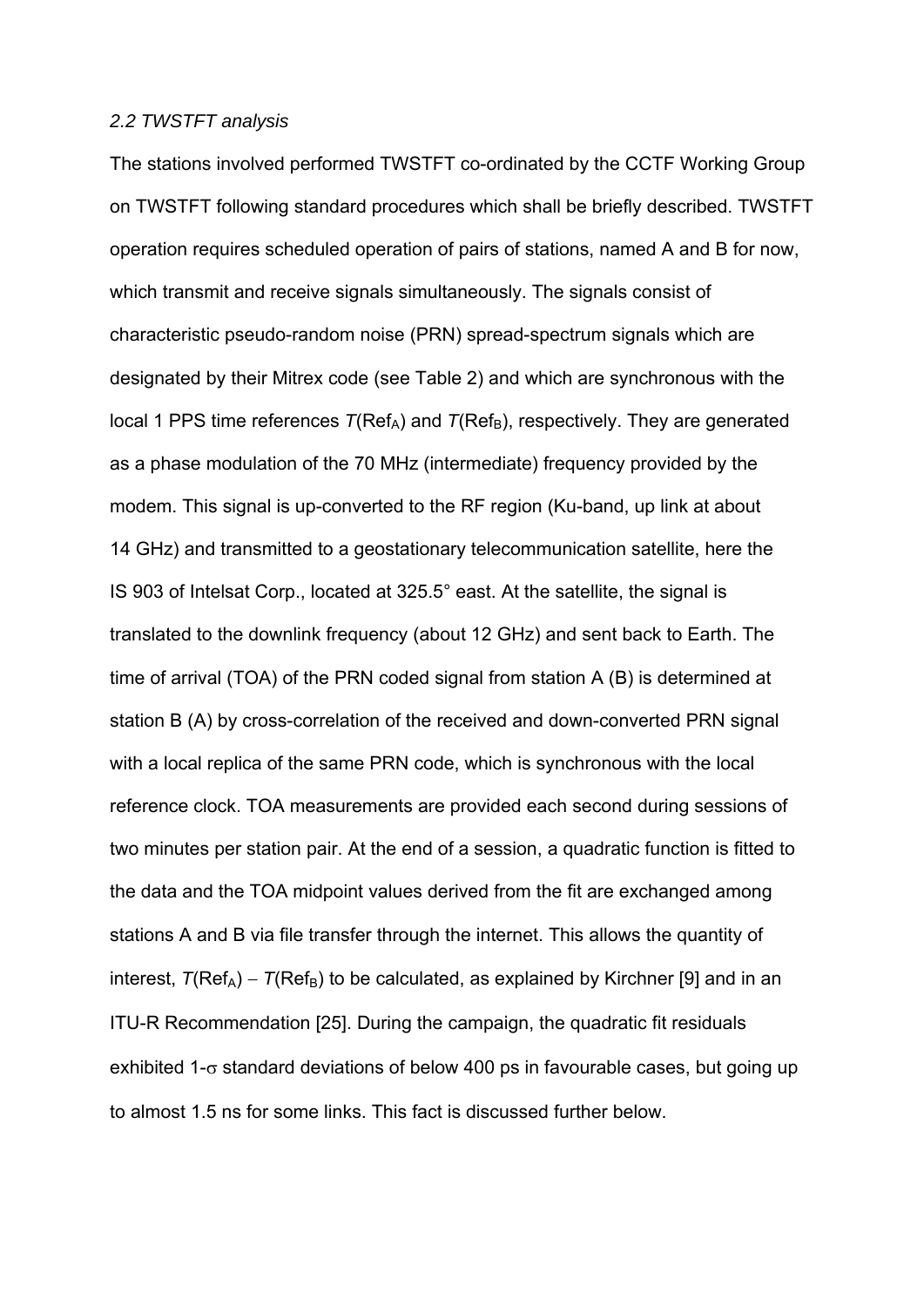For the purpose of an intense comparison, TWSTFT sessions were performed nominally once every two hours. The data sets contained very few gaps. On some links about 315 out of 320 possible data points were recorded, while in a few cases about 20 data points were missing. The TWSTFT measurement schedule including the Mitrex codes assigned to the institutes is reproduced in Table 2. One can recognize that measurements between different pairs of institutes cannot be taken perfectly simultaneously.

#### *2.3 GPS CP analysis*

All five participating institutes operate registered IGS stations. The observations from the respective receivers are provided in receiver independent exchange format (RINEX) that contains code and carrier-phase measurements from the two GPS frequencies L1 and L2 for all tracked satellites with a sampling interval of 30 seconds. The GPS CP analysis was performed at AIUB using the Bernese GPS Software, version 5.1 [20]. The solutions are based on the contributions to the IGS of the Analysis Center CODE (Center for Orbit Determination in Europe) hosted at AIUB. CODE is a collaboration between AIUB, the Federal Office of Topography (Swisstopo, Switzerland), the Bundesamt für Kartographie und Geodäsie (BKG, Germany), and the Institut Géographique National (IGN, France). The satellite orbits, Earth orientation parameters, station coordinates, and troposphere delays are introduced from the (geodetic) three-day, double-difference solution calculated for the IGS at CODE. In the clock estimation procedure the receiver and satellite clock parameters are treated as unknowns, along with other parameters (e. g., phase ambiguities). The result is a network solution with a set of consistent receiver and satellite clock corrections for each epoch, every 30 seconds. All receiver clock comparisons (baselines) are extracted from this network solution, hence all loops of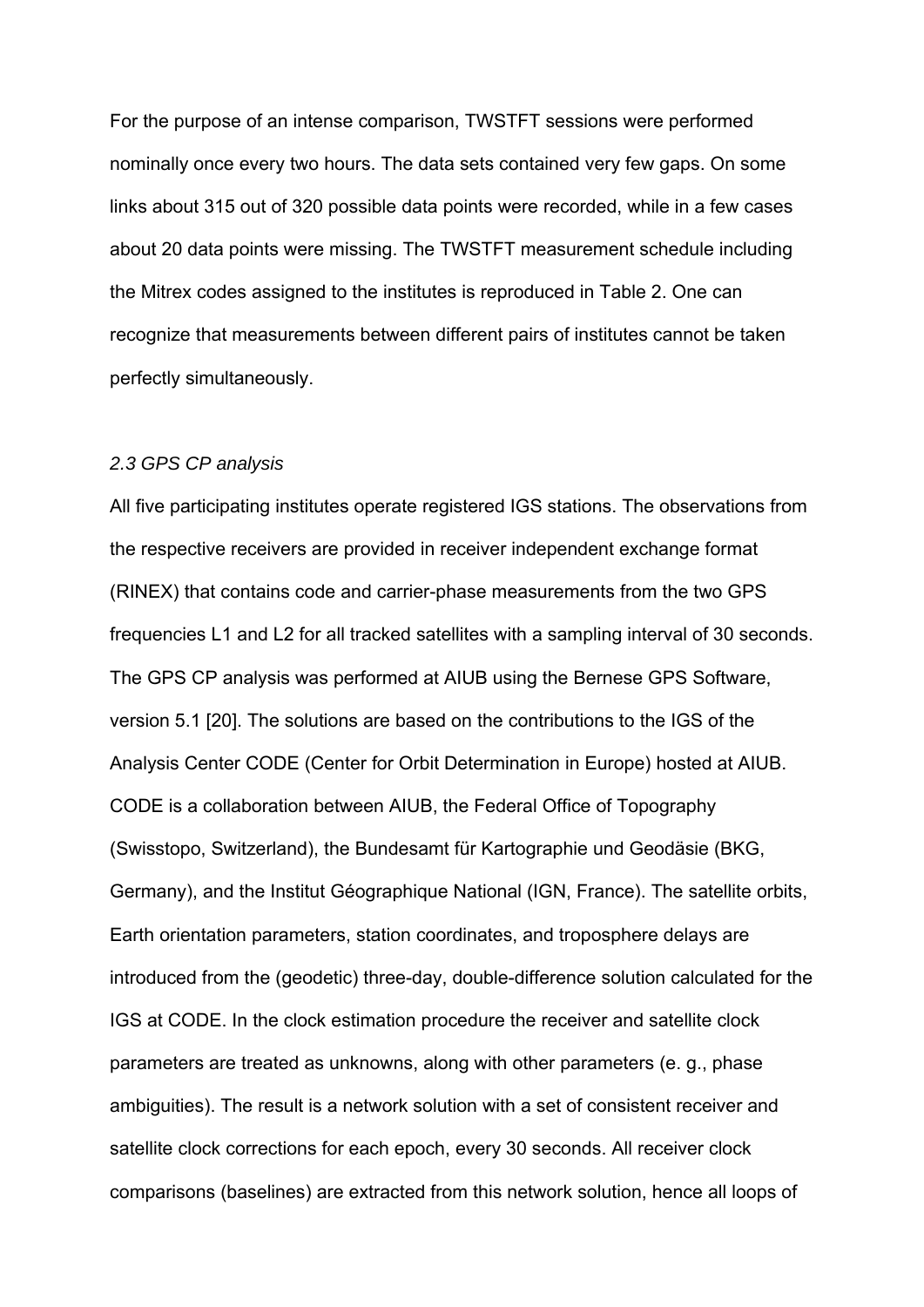extracted baselines give zero. The GPS CP solution used in the current campaign contains no day boundary discontinuities<sup>2</sup> because the phase ambiguities from the daily data processing are reconnected before estimating the clock parameters. As in addition frequency transfer has been the main interest, the code observations have been discarded.

Such an approach, using only phase observations and neglecting code measurements, has never been made before for a several-weeks long campaign by the AIUB and, as far as we know, has also not been published by any other group. A detailed discussion is given in [19]. Recently, reports of comparisons between frequency standards inside the USA and between NIST and PTB processing the GPS CP data in 1-day batches were published [17, 26]. Some results therein will be mentioned in the relevant sections of this article, but typically the data base available in the earlier studies was scarce compared to that discussed here.

# *2.4 GPS TAI P3 analysis*

1

The GPS TAI P3 technique has been used since 2002 by the BIPM, with about 15 participating laboratories equipped with geodetic GPS receivers [10, 11]. The dualfrequency P1 and P2 observables delivered by the receivers are linearly combined to form the ionosphere-free P3 observable. Starting with RINEX observation files the data are processed using locally recorded GPS broadcast messages to generate the  $CGGTTS<sup>3</sup>$  format used in standard GPS time transfer [10, 27] using locally recorded broadcast GPS parameters. This format dictates in particular that the sampling

 $2$  Typically, GPS CP data are processed in daily batches, and time differences obtained are not monotonous at day boundaries, see [15, 17] for discussion.

<sup>&</sup>lt;sup>3</sup>CGGTTS stands for CCTF Working Group on GNSS time transfer standards, CCTF is the Consultative Committee for Time and Frequency, and GNSS stands for Global Navigation Satellite System.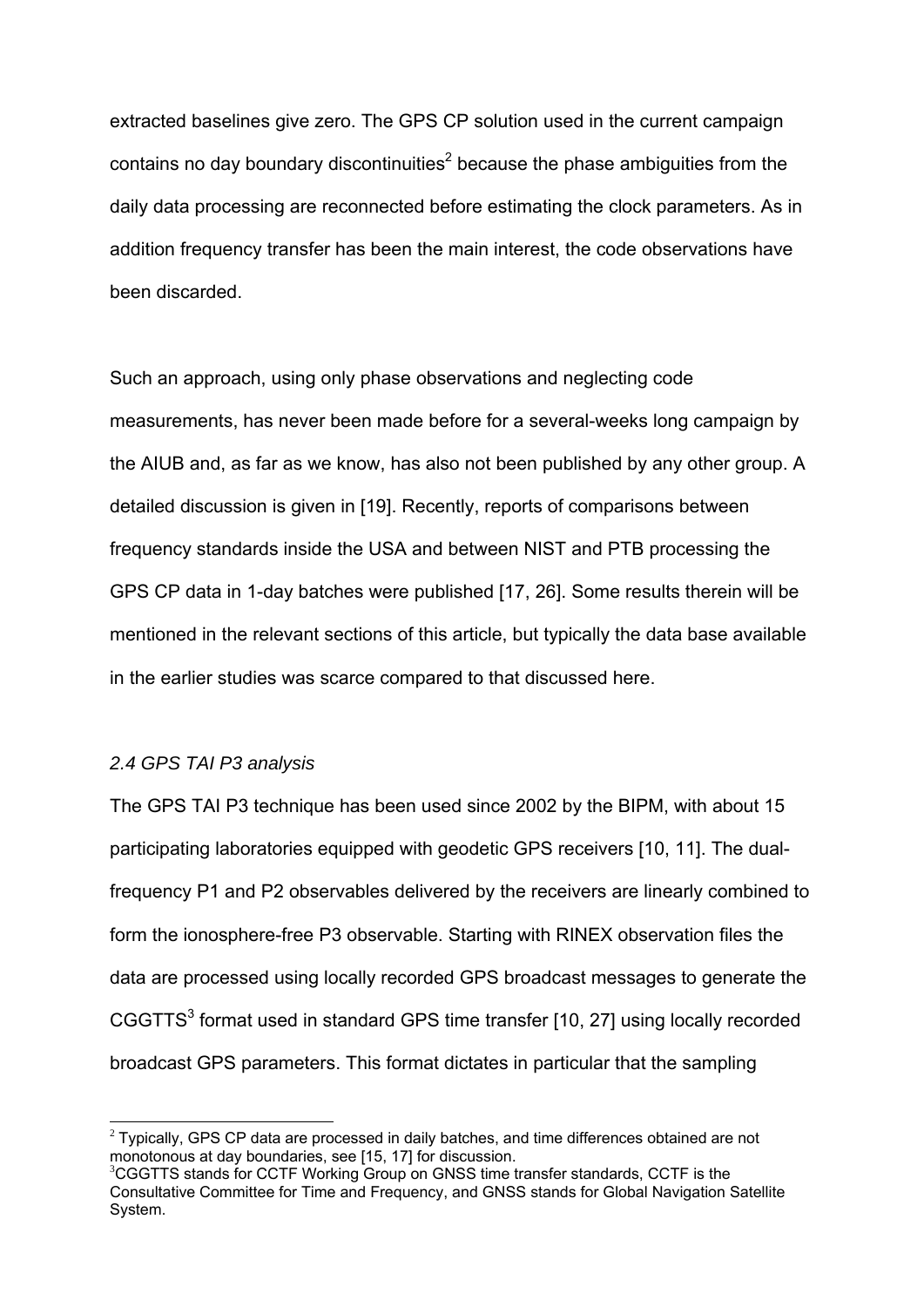rhythm for the time differences is 16 minutes and that the tracking schedule shifts in time from day to day by four minutes. The CGGTTS data files are gathered by BIPM and used to compute time links after applying different corrections: precise satellite orbit and satellite clock corrections provided by the IGS, and station displacement due to solid Earth tides [11]. The six time links (no data from NIST were available) were computed using the common-view technique. For each 16-minute interval, all available common-view differences were formed and averaged with a weighting scheme based on the satellite elevation, after a first screening for big outliers. BIPM provided unsmoothed and Vondrak smoothed time series. The instability analysis is based on unsmoothed data, all rates presented in the tables below in Sections 4 and 5 are based on smoothed data.

#### **3. Link performance analysis**

#### *3.1 General observations*

To give an example, data obtained on the link NPL-OP during one day are depicted in Figure 2. The TWSTFT measurements were available once every two hours (full dots, one data point missing). From the GPS CP solutions available every 30 seconds those at full hour epochs were extracted for assessing the achieved instability (open circles in Figure 2). For comparisons between the two techniques (e. g., in Section 4.1) the GPS CP solutions closest to the respective epochs of the TWSTFT measurements (within ±15 seconds) were chosen. In this way the impact of clock instabilities on the comparison of the two frequency transfer methods was minimized. The TAI P3 data which were available at 16-minute intervals (black crosses in Figure 2) are offset by 2 ns for clarity.

A few data points were in general missing for all links, and because of the applied tracking schedule even complete GPS TAI P3 data would not represent a continuous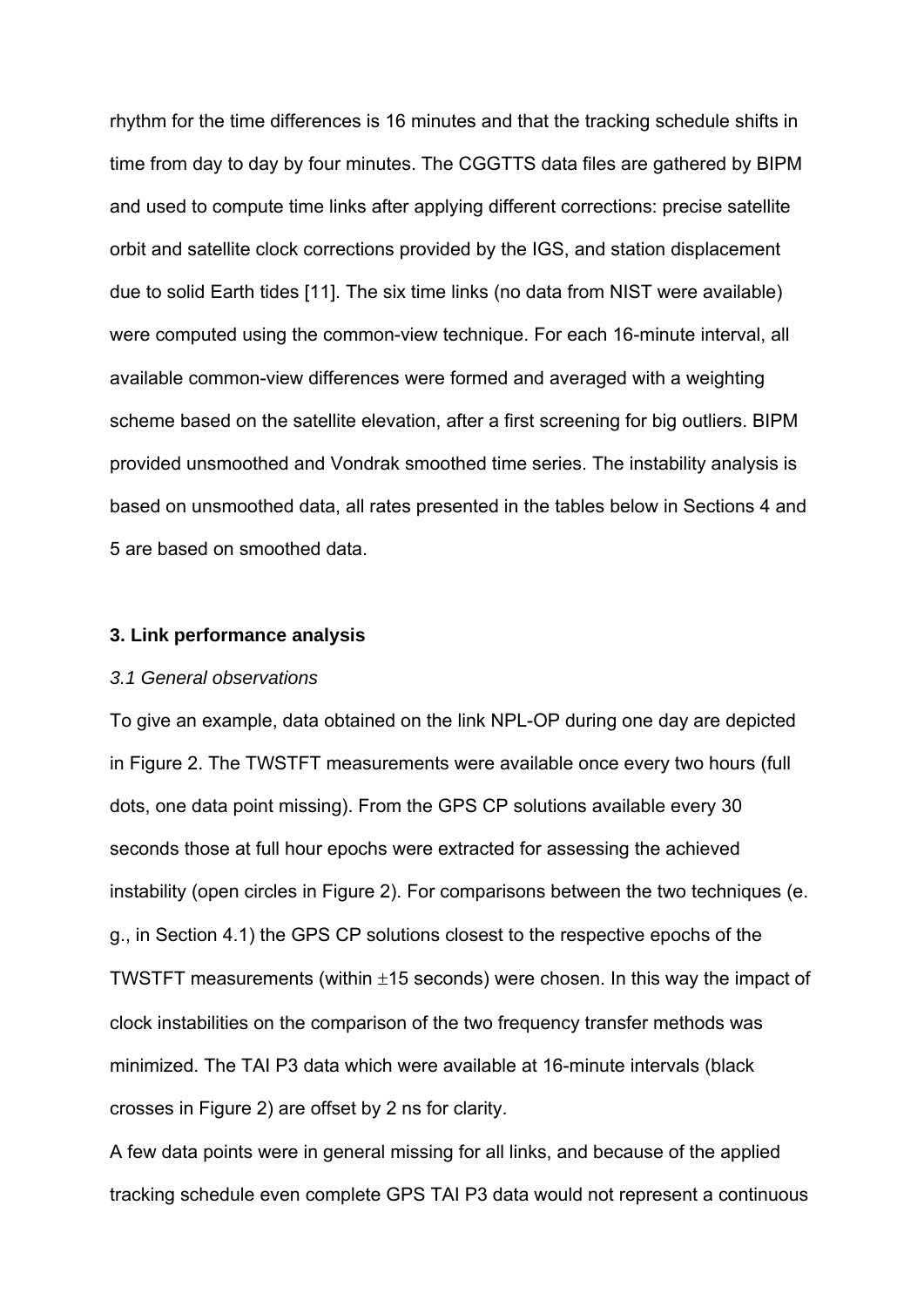time series. In all stability plots, however, the minimum  $\tau$  was chosen as the nominal value irrespective of the actual mean separation in time between measurements as the availability was quite high and the impact of missing data on the plots was considered as minor in the current study.

In Figure 3 the general performance of the hydrogen masers involved is illustrated. Here UTC(NIST) was chosen as the common reference, and GPS CP time differences to all other masers at an hourly separation were evaluated. The residuals to linear fitted functions were plotted. It can be seen that the NPL maser performed very well except for a kink towards the end of the campaign, and the OP maser had a significant non-linear frequency change during the period under study.

# *3.2 TWSTFT results*

The extended TWSTFT schedule provided valuable insight into the achievable performance of this time transfer technique. Compared to earlier work the instability, e. g., in the PTB-NIST link, was improved and could be assessed for shorter averaging times. Plumb and Larson [26] deduced a value of  $6\times10^{-15}$  at  $\tau$  = 2.5 days, Parker et al. [16] found  $2.4 \times 10^{-15}$  at  $\tau$  = 2.5 days. Both previous studies were based on about six months of data taken at a time when TWSTFT between PTB and NIST was performed only three times per week so that the average  $\tau_0$  was about 2.5 days.

It turned out that during the current campaign the links to NIST were the more noisy ones. A different transponder on the satellite than for the intra-European links had to be utilized. Figure 4, showing PTB-NPL and PTB-NIST data, may serve as an illustration. Here we find  $\sigma_x(\tau = 2 \text{ h}, \text{PTB-NPL}) = 0.12 \text{ ns}, \text{ and } \sigma_x(\tau = 2 \text{ h}, \text{PTB-NIST}) =$ 0.28 ns. These findings are seemingly in contradiction to the observed standard deviation of the individual one second measurement results around the quadratic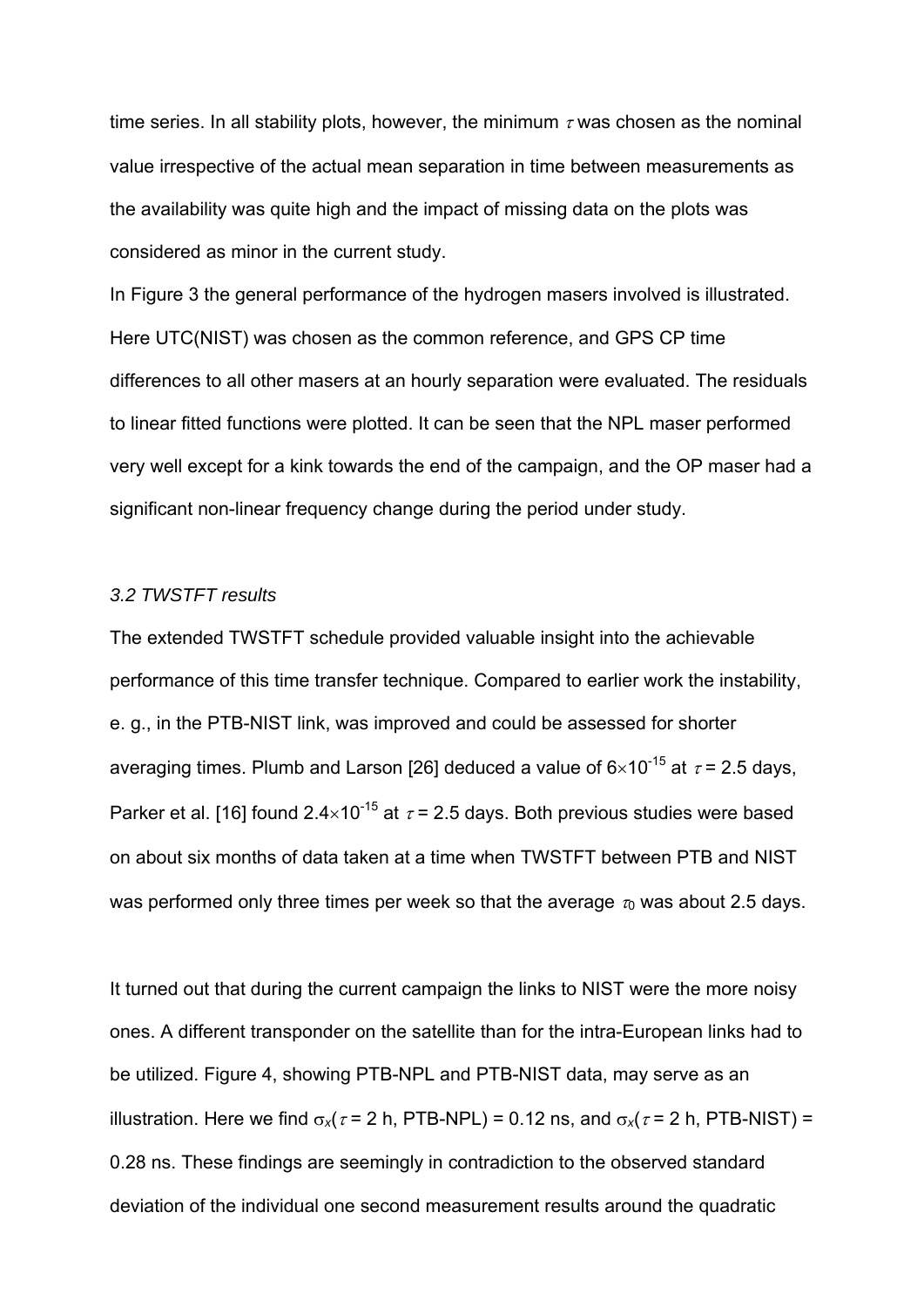regression function obtained at the respective sites which are reported in Figure 5. Apparently, the short-term measurement noise whose origin is not yet understood is efficiently averaged, and longer term variations dominate the links to the USA. Presumably, these are in general due to the longer baseline which may have an impact due to unaccounted satellite motion (respectively incorrect time tagging of the measurements) or due to uncorrelated environmental effects. Errors due to unaccounted satellite motion are distinctively sinusoidal in shape (with a one day period), and this was not observed. The temperature sensitivity of the NIST ground station as well as the unaccounted ionospheric delay (small at Ku-band anyway) can be ruled out as causes. What remains as a potential cause is the instability of the transponder on the satellite which was also noted by the United States Naval Observatory (which is routinely part of the TWSTFT network, but which did not participate in the extended measurement schedule).

The frequency instability obtained from the TWSTFT comparisons of all institutes with respect to the masers at OP and NPL is depicted in Figure 6. The slightly excessive noise in the links to IEN is probably due to the older TWSTFT modem of Mitrex type still used at IEN (see Table 1). At an averaging time of about one day the measurement noise (white phase noise) tends to become insignificant compared to the instability of the masers involved. The lowest measurement noise at averaging times below one day is observed in the links between NPL, OP, and PTB. We thus took this triple of stations to demonstrate the so-called closure (OP-NPL) + (NPL-PTB)+ (PTB-OP), the results are depicted in Figure 7. A 0.34 ns deviation from zero is observed, which can be partially explained by the mean clock rate of the OP maser of about −28 ns/day and the fact that the two measurements involving OP are separated in time by about 9 minutes (see Table 2). A real closure error would point to the fact that the signal delay in the receive path of at least one of the stations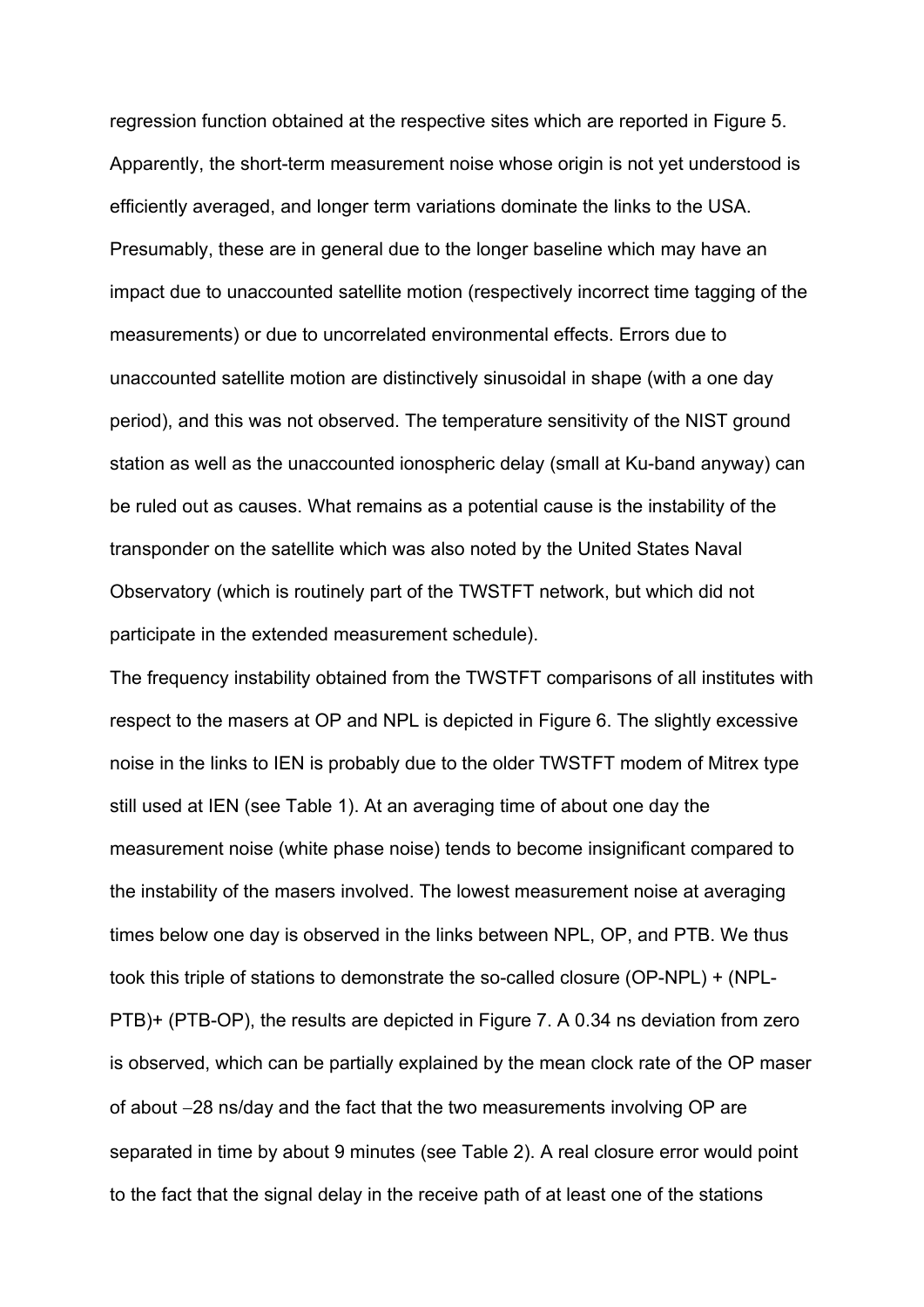depends on the received PRN code. The closure data exhibited a standard deviation around the mean value of 0.14 ns which represents the combined measurement noise of three TWSTFT measurements plus the time stability of the involved frequency standards over 9 minutes.

### *3.3 GPS CP results*

The GPS CP data analysis revealed a very low level of measurement noise and thus an assessment of the instability of the frequency standards involved was possible for the shortest averaging times. As explained before, the original data provided by AIUB had UTC(PTB) and UTC(IEN), respectively, as the frequency references. In order to get a meaningful comparison of the three frequency transfer techniques, local measurements were used to provide the link to the masers at PTB and IEN, and only hourly data were dealt with. The results of GPS CP frequency comparisons were previously used as illustration in Figure 3. In Figure 8 we provide the frequency instability derived from these data. One plot was added which gives further proof of the merits of this technique. When the frequency step of the NPL maser (see Figure 3) after MJD 53328 is removed from the data, the NPL-NIST instability is further lowered. The frequency instability of UTC(NIST) has been estimated based on an analysis with respect to the group of active hydrogen masers in operation at NIST. Subtracting this noise contribution from the previously mentioned data should allow the combined instability of the frequency transfer and the NPL maser to be assessed (grey squares).

It is difficult to compare the findings of earlier studies [16, 17, 26] with those presented here since either the maser involved at PTB was not the same [26] or during the period of the study only few TWSTFT data points per week were recorded.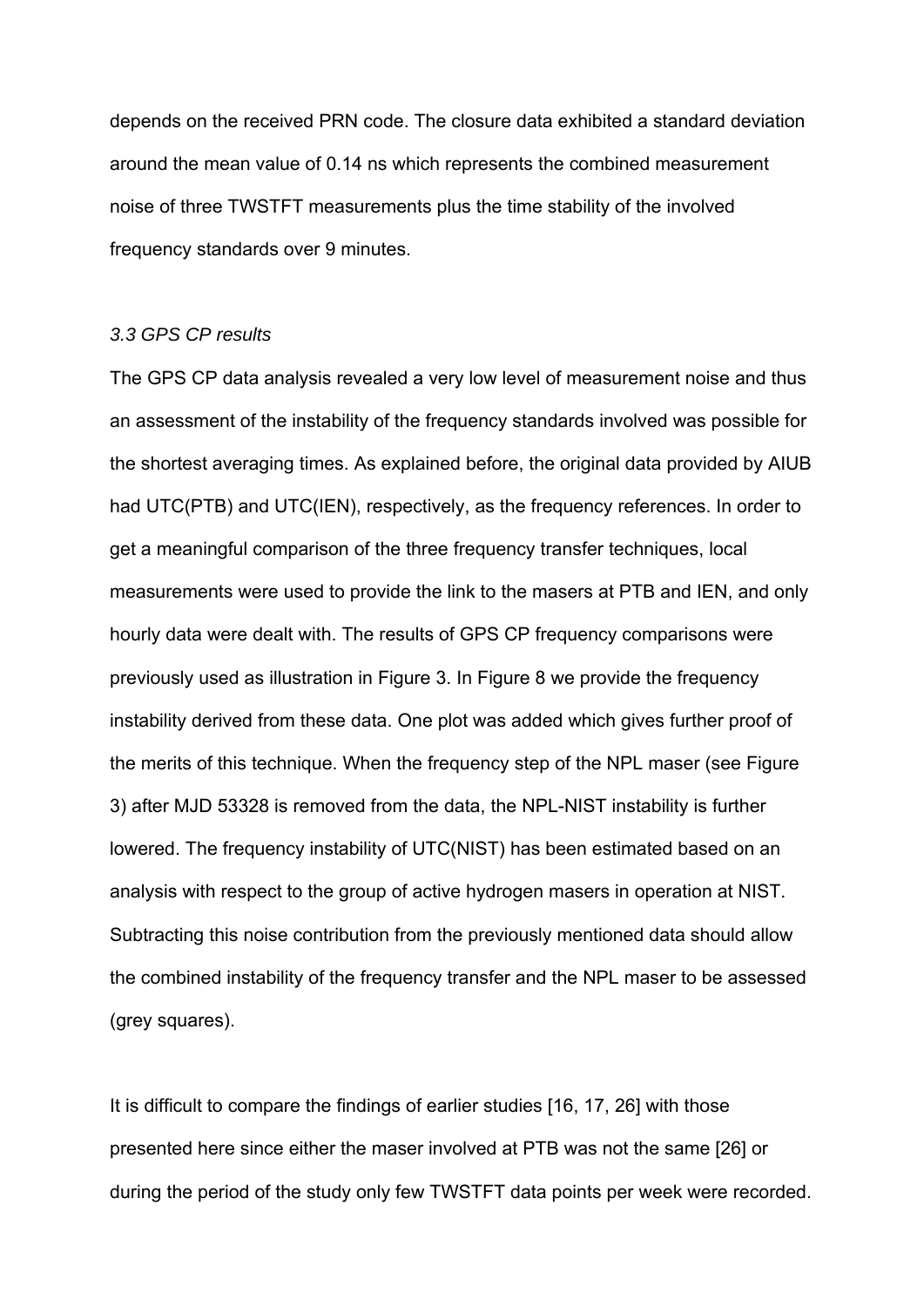In general, the instability values reported here are equal or better by up to a factor of two than those demonstrated earlier.

### *3.4 TAI P3 results*

In the GPS TAI P3 analysis the same raw data provided by the geodetic GPS receivers are employed as in the GPS CP analysis discussed before, but the code measurements rather than the phase data are employed. Thereby the analysis is simplified, and in fact, BIPM does the analysis on several links routinely as part of the monthly work of generating TAI. To fully assess the quality of the TAI P3 data it would have been necessary to extract GPS CP data for the epochs of the midpoints of the GPS TAI P3 16-minute average values. This was actually left out. In Figure 9, the frequency instability results obtained in the three links connecting to NPL are depicted. The links to OP and IEN each connect two hydrogen masers and are suited to assess fully the merits of the TAI P3 analysis. The PTB data are characterized by white frequency noise (slope −1/2) at averaging times around one day, and the observed instability is in almost perfect agreement with the expectation value for the primary clock CS2 of PTB [24],  $\sigma_{\nu}(\tau = 1 \text{ day}) = 12 \times 10^{-15}$ .

# **4. Comparisons between different techniques**

### *4.1 Discussion TWSTFT – GPS*

During this campaign, the offsets in the time differences provided by the three techniques are not of relevance since frequency comparisons, not true time comparisons, are the major concern. In this case only the variations of such offsets matter since they could cause an erroneous frequency measurement result, which would in turn be detrimental for the success of fountain comparisons [22], see Section 5. TWSTFT data and GPS CP data obtained for the same epoch - within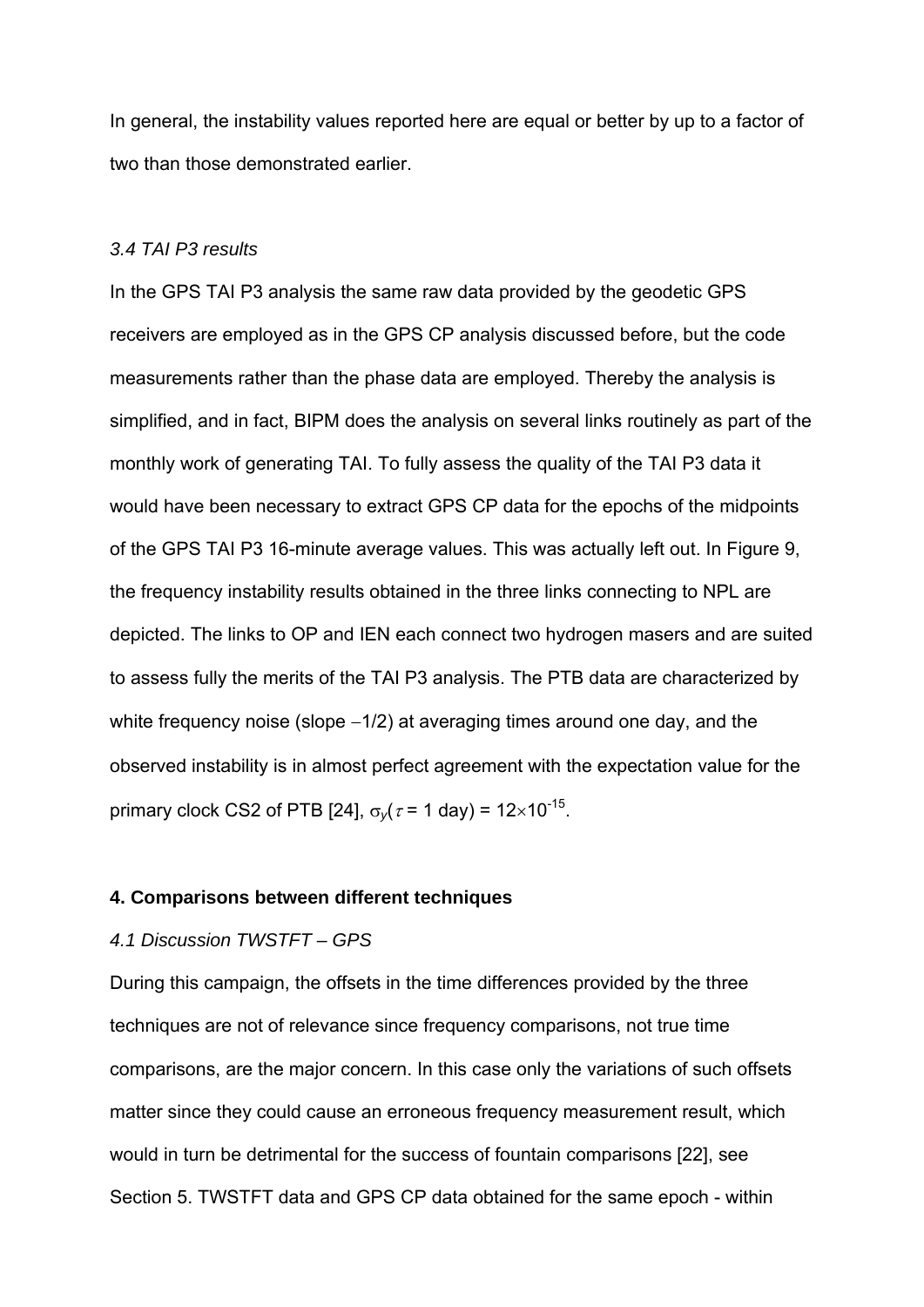$\pm$ 15 s caused by the 30 s separation of the GPS CP data - were compared. In Figure 10 two examples are depicted. In both cases the mean offset in the data was subtracted. Whereas in the NPL-OP data all points are scattered almost within a 1-ns interval, a significant drift of about 2 ns is obvious in the NIST-OP data. The links among NPL, OP, and PTB seem not to be affected by any significant drift, whereas also other links between European stations and NIST show this drift. It was in the meantime found out in a joint effort of one of the Authors (R. D.) and Marc Weiss, NIST, that the apparent drift can be explained as a particularity of the receiver type in use at NIST, either caused by the receiver firmware or caused by the conversion to the RINEX format.

Other patterns were found in the comparisons between TWSTFT and GPS CP results, e. g., in the link IEN-OP a 1-ns drift during the first half of the comparison period is noticeable, and in the link IEN-NPL a 0.8-ns drift persists during the entire comparison period. In [17] it was discussed whether the choice of the algorithm for calculating average frequency values from the daily independent GPS CP processing batches would influence the result. Two algorithms furnished differences in the low  $10^{-16}$  range. Further studies would be needed to assure that the new AIUB algorithm [19] provides perfectly unbiased results. More traditionally, changes in the signal delay in the involved equipment are suspected when two comparison techniques give different results for the quantity frequency. The earlier studies of this kind [11, 16, 26] had fewer data points spread over longer observation times at their disposal. In [16], the double differences TWSTFT minus GPS CP (NIST-PTB) stayed within 3 ns during more than 100 days, but exhibited a trend of about -3 ns/60 days towards the end of the study period (fall 2000). More than two years later, the same equipment was still in use [26], and the double differences stayed within ±2 ns over 200 days with no distinct signature. Little further information on long-term performance of the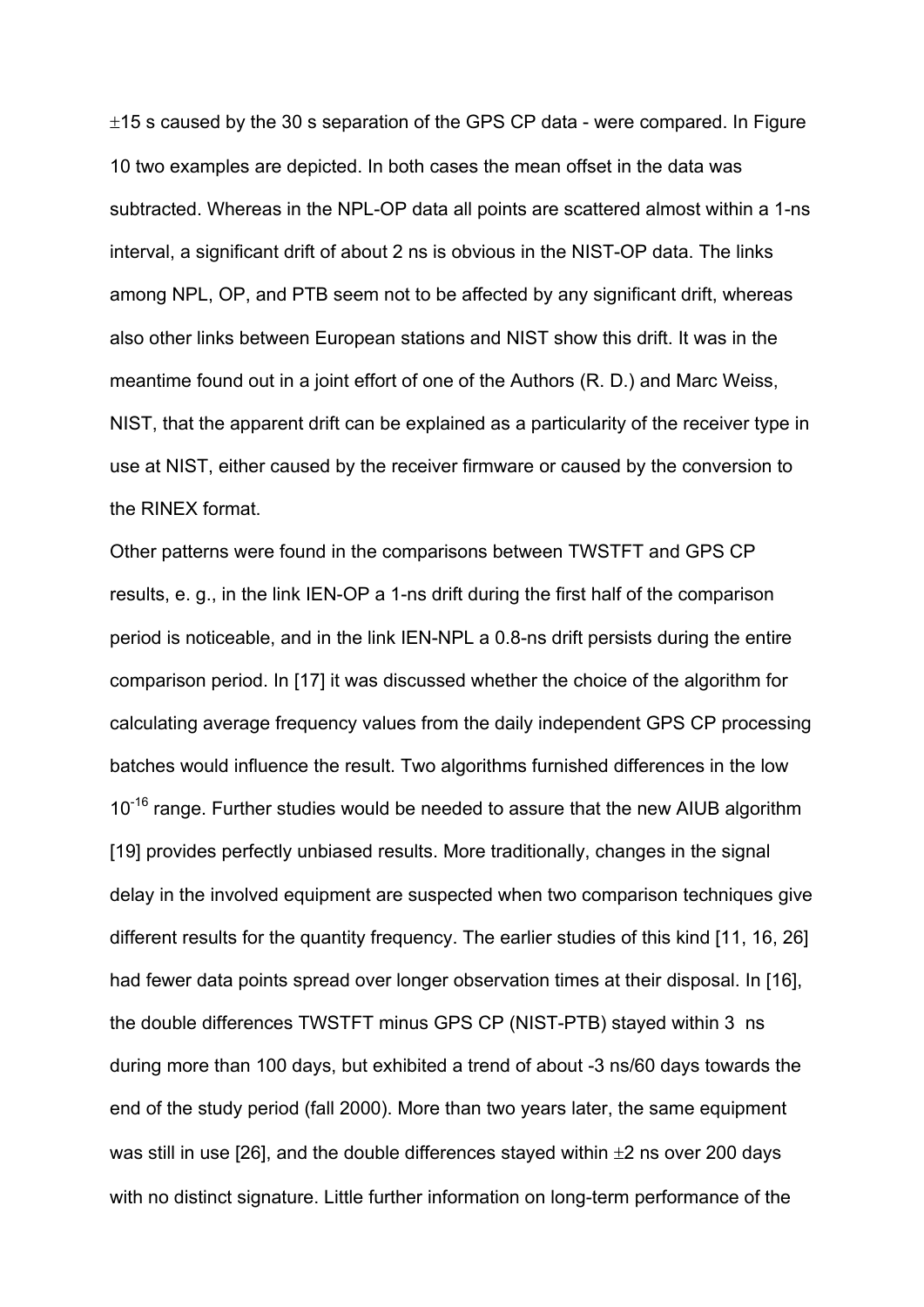equipment involved in the current study could be retrieved from the available data bases. Note that the receiver NISU (see Table 1) is not the same as the one used earlier at NIST. The GPS CP data analysis was only made for the purpose of this study, and IGS products have not been analyzed yet.

When the stability of the current double-difference data TWSTFT minus GPS CP for the links between OP and all four stations is analyzed, the results depicted in Figure 11 are obtained. Since the data represent the combined uncertainty of two techniques, the European link data prove the capability of frequency comparisons with a measurement uncertainty of close to 1 part in  $10^{15}$  at averaging times of 1 day to be made utilizing the hardware configuration and measurement schedule prevailing during the current study period. The potential to do even better once a longer averaging time can be accepted is appealing. But the delay variations of all involved equipment deserve careful monitoring for a correct assessment of the measurement uncertainty in such cases. A look at long term comparisons between TWSTFT and GPS TAI P3 confirms this statement.

As the GPS TAI P3 data are based on the same GPS equipment, the double differences TAI P3 minus TWSTFT are also worth being analyzed. In [12] the instability of the TAI P3 frequency comparisons between OP and PTB was estimated based on double differences with simultaneous TWSTFT measurements. Only 35 TWSTFT data were, however, available from the 62-day period, and mod $\sigma_v(\tau)$  = 8.5x10<sup>-15</sup> was estimated at  $\tau$  = 42 h. As mod  $\sigma_{\nu}(\tau)$  is sensitive to  $\tau_0$ , this value is not directly comparable with those obtained during the present experiment. In [11, 15] and references therein extensive comparisons of TWSTFT and GPS TAI P3 were analyzed. Overall, it was estimated that mod  $\sigma$  $\sqrt{\tau}$  is of order 2×10<sup>-15</sup> or below at  $\tau$  = 3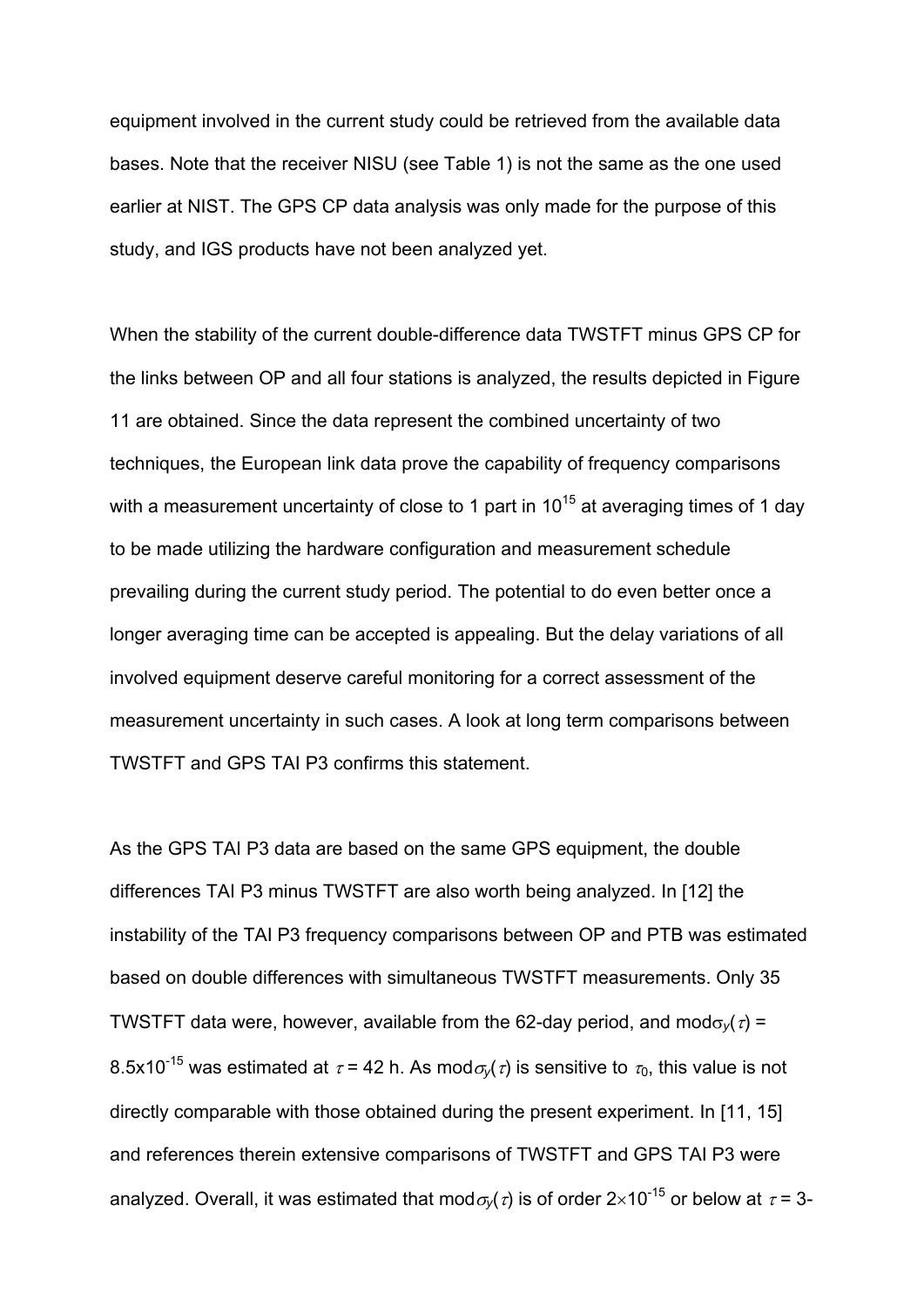4 days. It was shown that that over extended periods (several months) the differences between the two techniques are characterized by a standard deviation below 1 ns under favorable conditions. Some cases show a somewhat poorer behavior, e. g., for the link IEN-PTB an extended continuous set of data which is depicted in Figure 12 was recorded. One can concede that periods of stable operation of the equipment alternate with significant changes. Therefore the excellent results shown in Figure 10, upper graph, cannot be immediately considered valid for extended periods and for all links. It seems that the results discussed in this paper were obtained under quite favorable conditions.

*4.2 Link comparisons and discussion of the frequency transfer uncertainty*  As said before, the links between IEN, NPL, and OP, where fountains were operating during the study period, are of greatest interest. The graphs shown in Figure 13 represent in a certain way the summary of the finding presented in different graphs before. We demonstrate the instability of frequency comparisons for the links NPL-OP, NPL-IEN, and IEN-OP using the three techniques. The same frequency references were used in all cases (in particular the maser at IEN). In addition, the graphs contain the calculated instability for the double differences TWSTFT minus GPS CP. From this analysis the instability of a single frequency transfer method cannot be separated but clearly it must be lower than the (combined) instability of the double differences. We notice that the instability of GPS CP frequency transfer reaches the clocks' instability at about half a day, in case of TWSTFT (12 measurements per day) a full day is needed. About 2 days are needed in case of TAI P3. In the case of longer averaging times there is no significant distinction between the three techniques visible from the graphs because of the clocks' instability. The instability of double differences reflects probably the long-term delay variations of the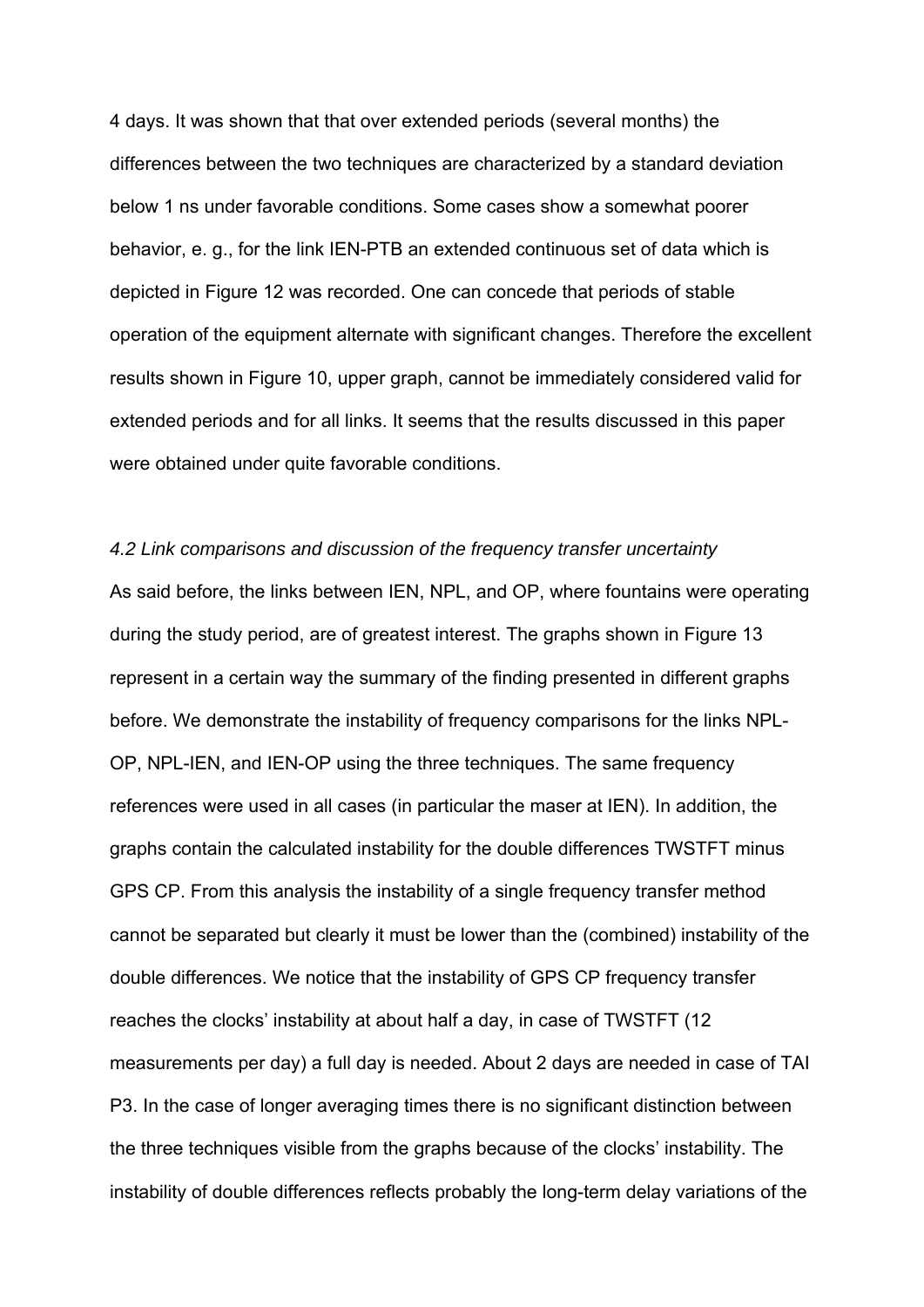involved equipment. Although the equipment is the same for GPS CP and GPS TAI P3 some systematic differences in the long term cannot be rules out since GPS CP is based on phase measurements only whereas GPS TAI P3 is based on code measurements. Different sensitivities of the two types of observations on environmental changes were occasionally reported, so the matter deserves further long term studies.

In conclusion of this section we demonstrate the mean frequency differences obtained in comparisons of the hydrogen masers along selected links using the different techniques. The mean values were calculated in a straightforward manner, (Δ*T*(end) minus Δ*T*(start)) divided by the measurement interval. We chose the triplets of stations IEN-NPL-OP and NPL-OP-PTB. GPS TAI P3 data with reference to the PTB maser were calculated based on its average frequency with respect to UTC(PTB) during the full period. The results are compiled in Tables 3 and 4. No closure values are given for the GPS CP analysis because they are zero in consequence of the consistent network solution. The maximum deviation within one column is less than  $1\times10^{-15}$  for each baseline, but it is typically below  $0.5\times10^{-15}$ .

# **5 Fountain comparisons**

The institutes OP, IEN, and NPL provided data of their fountains during a 20 days long period (MJD 53304-53324), allowing, for the first time, a comparison between three primary frequency standards of this kind in simultaneous operation to be made. Results were reported earlier [22] and subsequently used by BIPM for the determination of the TAI scale unit. The detailed uncertainty budgets for the fountains valid during the comparisons were described in [22] and in the reports submitted to BIPM by each laboratory [28]. Table 5 summarizes the data contained in the BIPM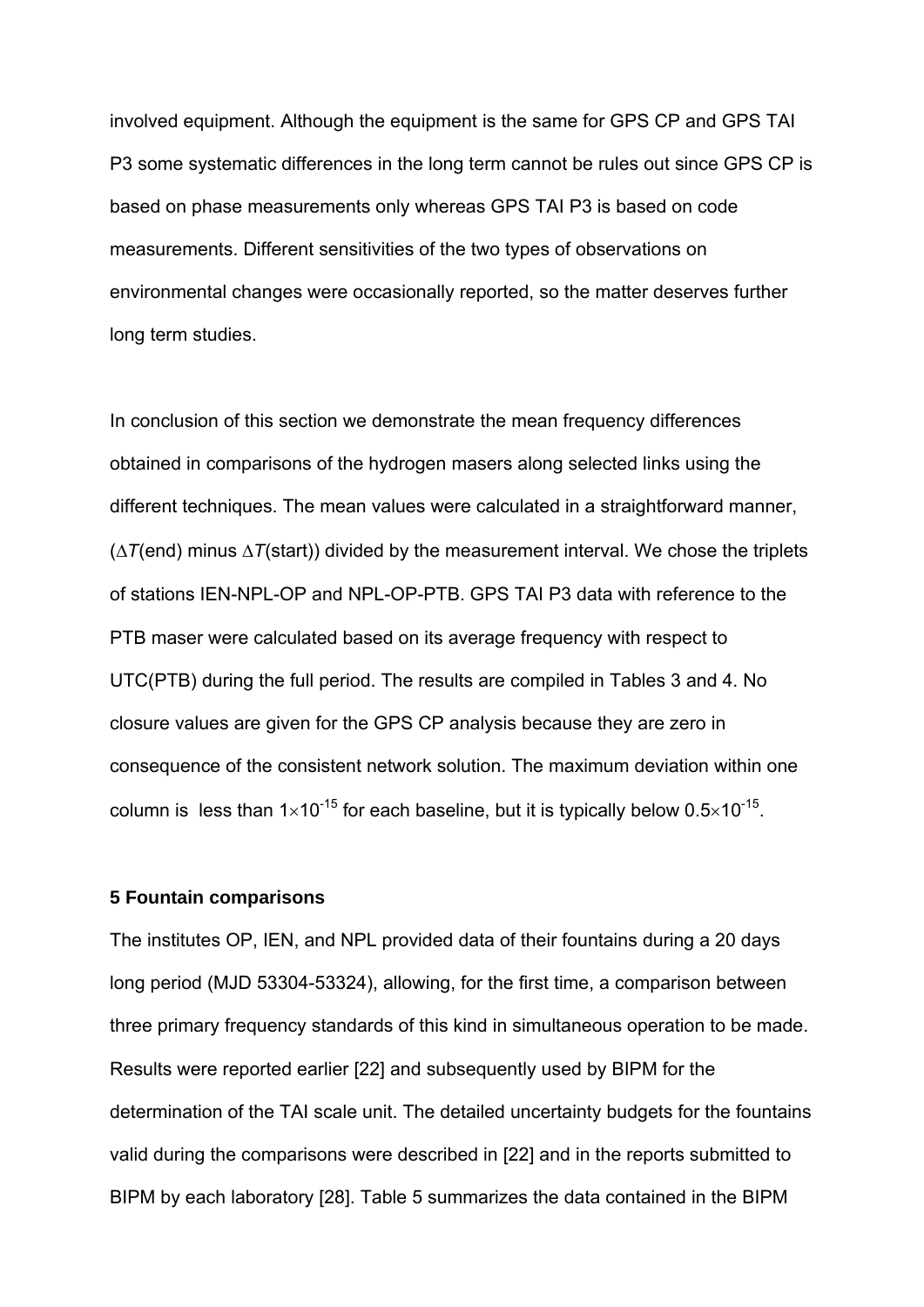reports. The methods used to evaluate the accuracy of the three fountains are not identical, detailed descriptions were reported in [5], [1] and [4] for IEN-CsF1, OP-FO2 and NPL-CsF1, respectively.

The usual method adopted for fountain frequency comparisons, referred to as "average" in this paper, consists in a first step of measuring the average frequency of the local maser with respect to the fountain during the evaluation period. Then in a second step the average frequencies measured locally between masers and fountains are combined with the average of the maser frequency differences obtained by remote frequency transfer. Following this approach, the estimate of the measurement uncertainty of the average frequency between the fountains requires that a model for the maser frequency fluctuations during the time intervals when the fountain is not running (dead time) is known [29]. This could be a critical point, especially when the maser fluctuations are not as easy to model as a linear frequency drift.

During the comparison experiment reported here another technique for data analysis was tested, which is referred to as "synchronous" in this paper. Following the TWSTFT measurement schedule, the comparison period was divided in 2-hour intervals which began and ended mid time between each individual TWSTFT session (see Table 2). The aim was to synchronize the time tags of all measurements – local and remote ones – within a  $\pm 15$  minute period.

For each 2 hours interval, measurements of the maser frequency with respect to the fountains (local) and of the frequency difference between the masers via the transfer methods (remote) were performed and later analysed. Figure 14 reports, for example, the frequency data of the HM at IEN as measured by IEN-CsF1. Each data point represents the frequency averaged over 2 hours and the error bars represents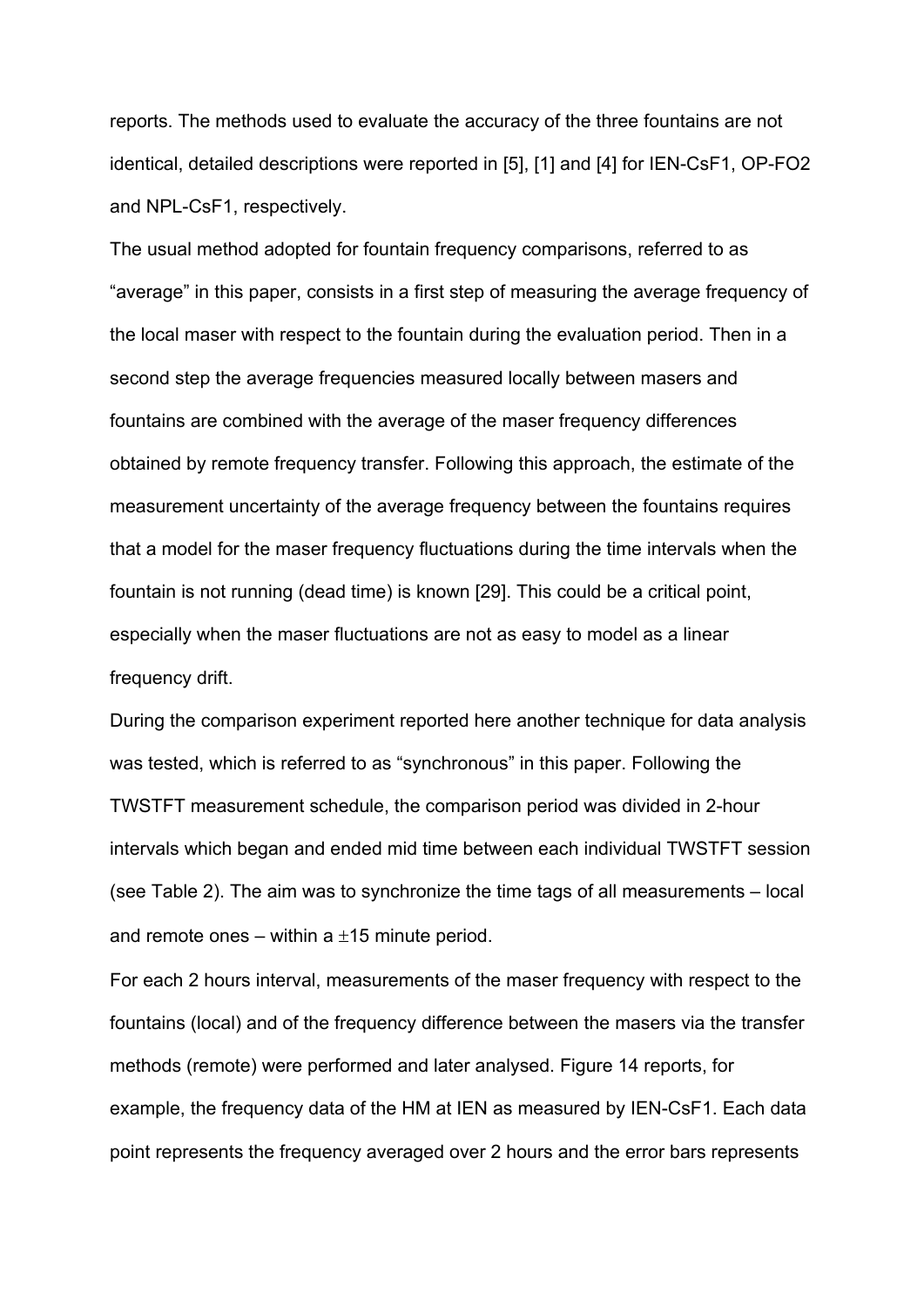the associated statistical uncertainty, limited in this case by the fountain frequency instability.

The frequency differences between pairs of fountains (IEN-CsF1 – NPL-CsF1), (IEN-CsF1 – OP-FO2), and (NPL-CsF1 – OP-FO2) were evaluated. This ensemble of values was averaged at the end of the campaign. Thereby only those measurement results were considered for which the respective pair of fountains was in operation at the same time (with 2 hour resolution). This approach enabled the potential limitations to such comparisons set by the dead time in the fountain operation to be overcome, at the cost of reducing the total available measurement time.

The results of the comparison are shown in Table 6. Each column reports the differences of the fountains operated in the institutes as given in the header. The first two lines report the results using the TWSTFT and the GPS-CP transfer methods in the synchronous mode. The last three lines report the results of a standard data analysis based on the fountains vs. maser data average over the whole period of the comparison.

The uncertainty of each comparison between couples of fountains (reported in brackets in the columns) is calculated combining the uncertainty contributions  $u_A$  and  $u<sub>B</sub>$  of each fountain as reported in Table 5 and the link uncertainty contribution which can be conservatively taken as  $1\times10^{-15}$  according to the analysis about the link instability and the closure errors reported in the previous paragraphs. It turned out that the two evaluation techniques, "average" and "synchronous" in some cases entail differences which are not negligible compared to the estimated combined uncertainty of the comparison.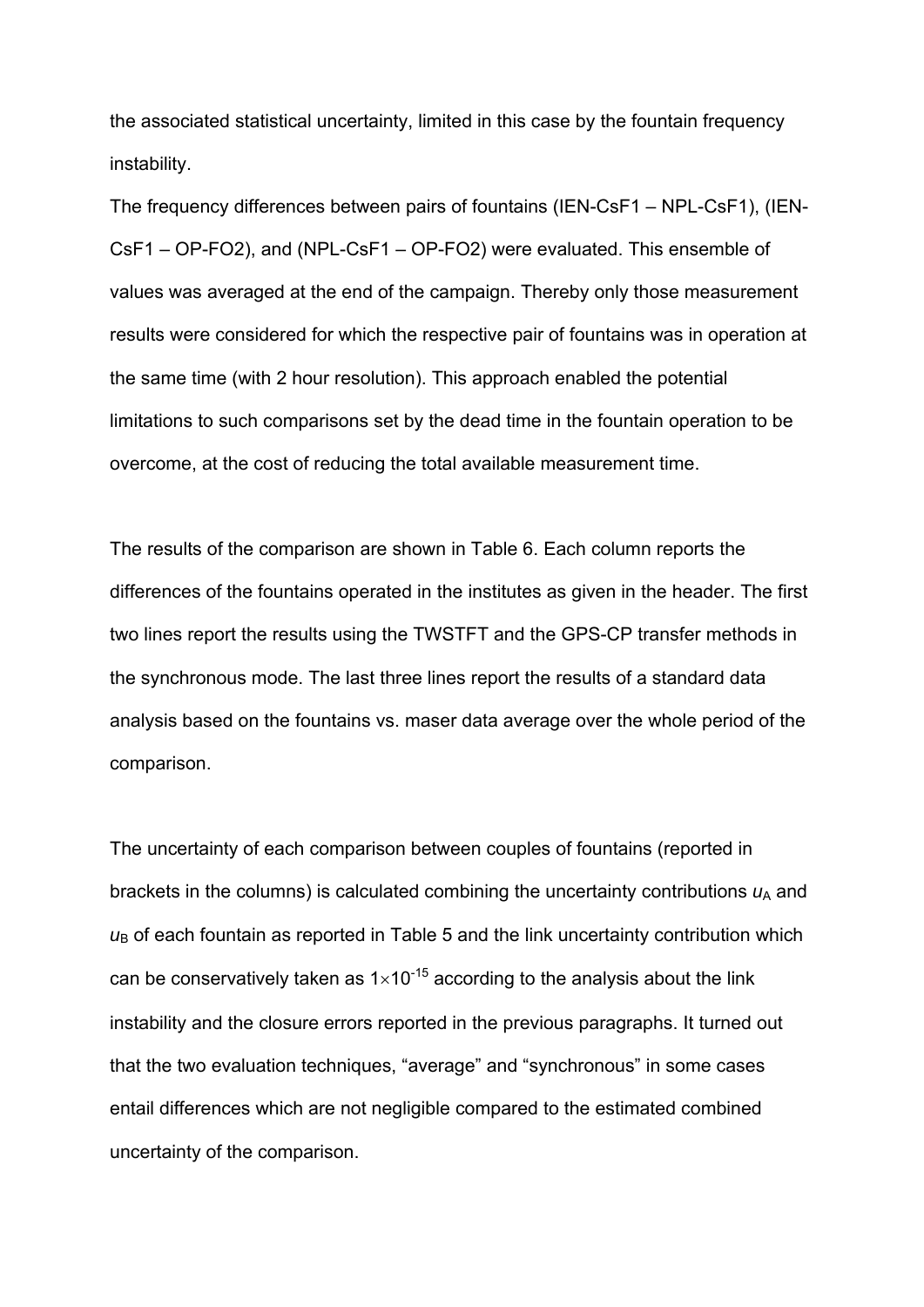# **6 Conclusion**

We have reported on the results of a campaign originally stimulated by the intention to compare caesium fountain frequency standards in five institutes. GPS CP based analysis was used for the first time in such a campaign comprising a network of institutes. The campaign has provided much data not all of which could be presented in detail here. The following results are very encouraging:

- 1. TWSTFT in an intensified schedule and GPS CP analysis have allowed a frequency comparison between remote standards with a statistical uncertainty of  $1\times10^{-15}$  or only marginally larger at averaging times of one day. The GPS CP requires extra computational efforts whereas TWSTFT is done routinely and only an extension of the standard measurement schedule needed to be agreed upon. GPS TAI P3, on the other hand, requires averaging times of several days to reach a similar statistical uncertainty.
- 2. All studied techniques seem to be equally suited for the comparison of fountains; the associated measurement noise does not contribute significantly to the combined uncertainty of such comparisons, provided that a few days of averaging are allowed.
- 3. The analysis presented here (see Tables 3 and 4) shows that all techniques provide the same mean frequency difference between the standards involved within the 1- $\sigma$  measurement uncertainty of few parts in 10<sup>16</sup>. Any potential systematic effects associated with the comparison techniques have a nonnegligible contribution when combined with the intrinsic uncertainty of the fountains.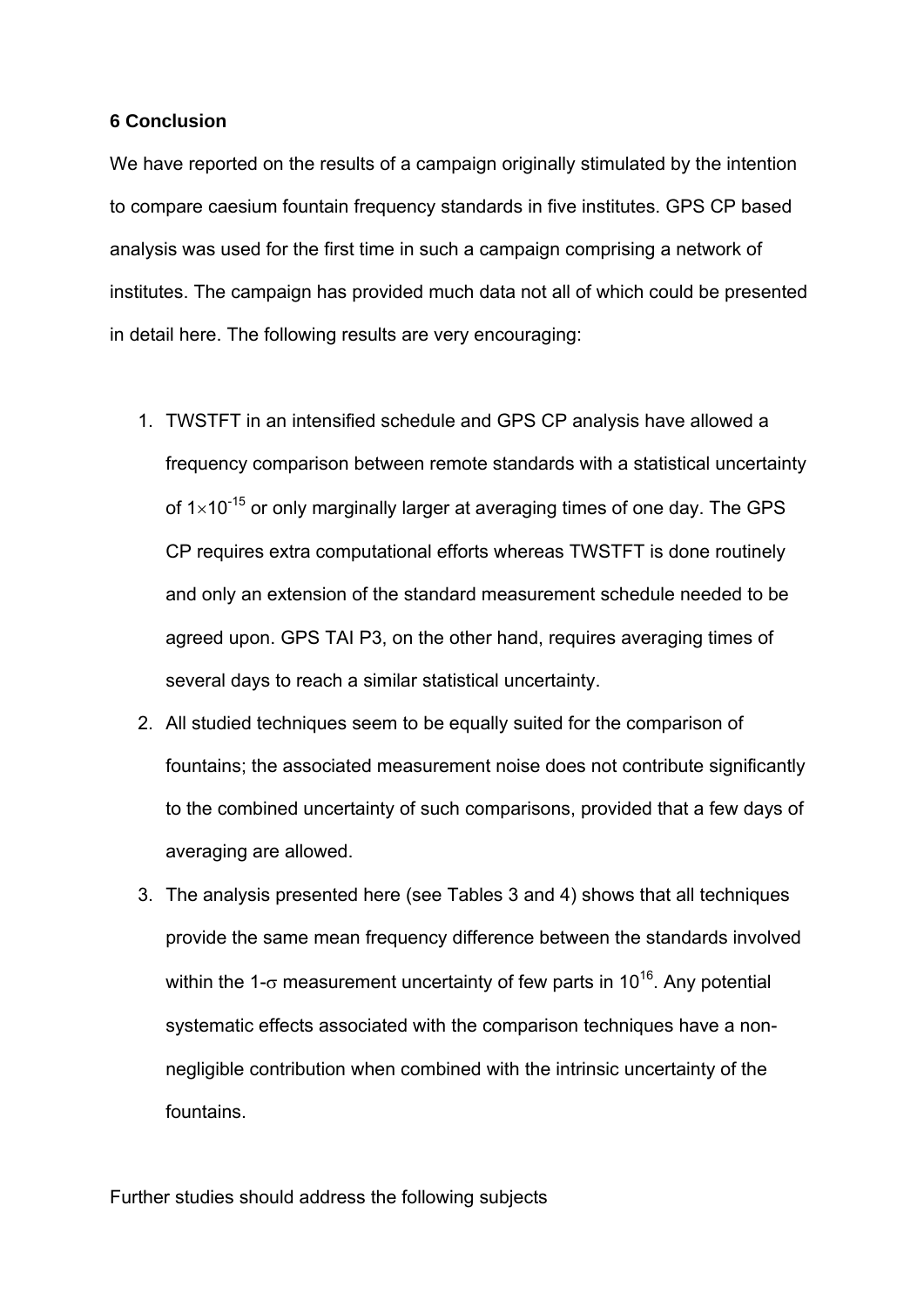- 1. the cause of the excessive noise observed in some TWSTFT links and of the relatively large closure error when the average frequency OP-NPL-IEN is calculated;
- 2. a more elaborate analysis of the differences between synchronous and nonsynchronous ("average") techniques for frequency comparisons of the fountains which might explain the differences within the columns of Table 6.

The low measurement noise provided by GPS CP at averaging times of less than one day makes it the first choice for use in comparisons among remote optical frequency standards since it is currently very challenging to operate such devices for extended periods. In the existing network such a comparison could be organized between NIST, NPL, and PTB, whose standards would be almost immediately ready for such a purposes, and could immediately draw on the experiences provided by the current study.

### **Acknowledgement**

This work would not have been possible without the support of several individuals in the participating stations who supported the operation of equipment, data retrieval, and analysis: Jürgen Becker, John Davis, Philippe Merck, Diego Orgiazzi, Valerio Pettiti, Jean-Yves Richard, and David Valat. The transponder on the IS-903 was provided free of charge by Intelsat Corp.

### **References**

[1] Bize S et al. 2004 Advances in atomic fountains *C. R. Physique* **5** 829-43 [2] Jefferts S R et al. 2002 Accuracy evaluation of NIST-F1 *Metrologia* **39** 321-36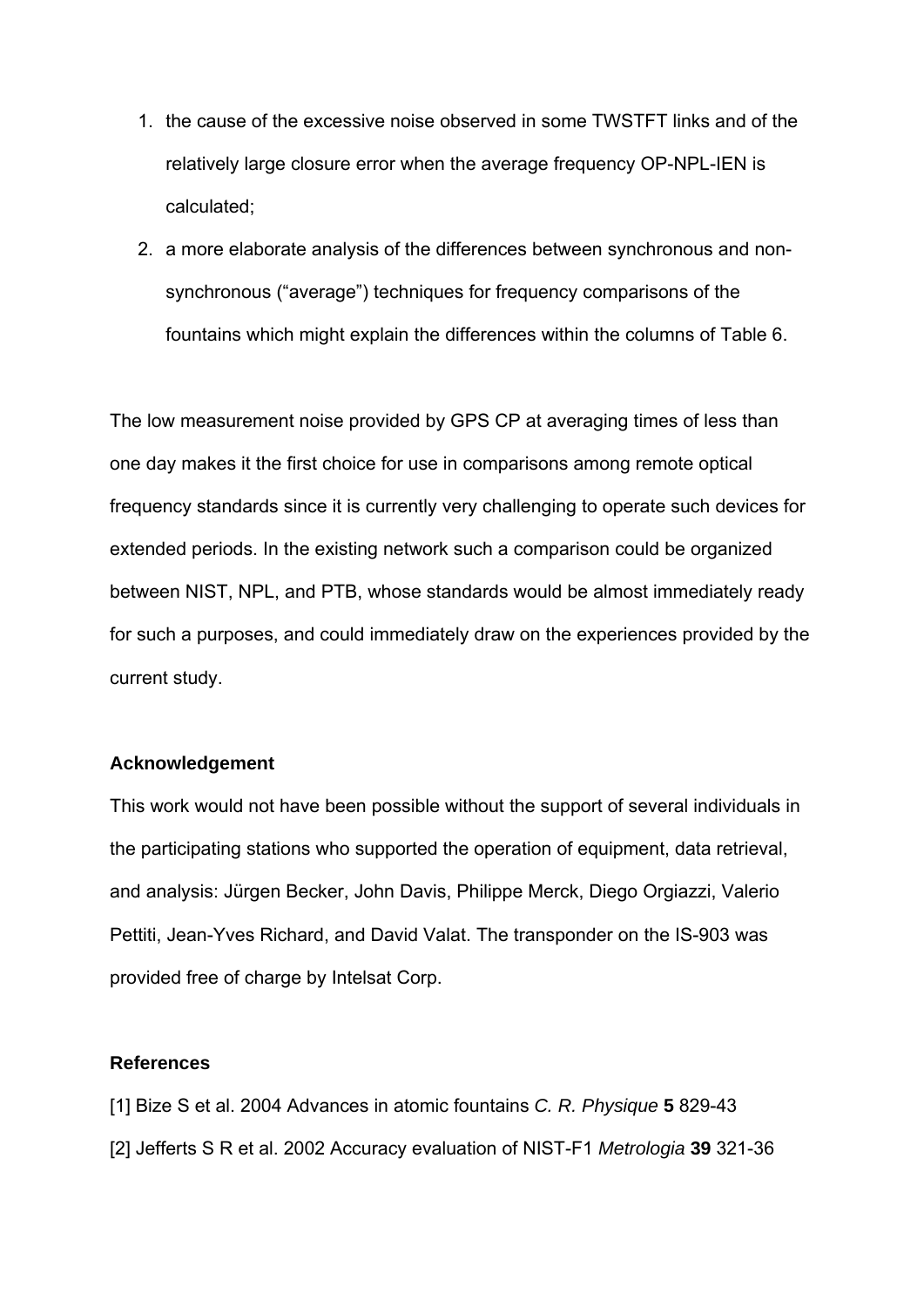[3] Weyers S, Bauch A, Schröder R and Tamm Chr 2001 The Atomic caesium fountain CSF1 of PTB *Proc. 6th Symposium on Frequency Standards and Metrology (St. Andrews, Scotland, Sept. 2001)* pp 64-71

[4] Szymaniec K, Chalupczak W, Whibberley P B, Lea S N and Henderson D 2005 Evaluation of the primary frequency standard NPL-CsF1 *Metrologia* **42** 49-57

[5] Levi F, Lorini L, Calonico D and Godone A 2004 IEN-CsF1 accuracy evaluation and two-way frequency comparison *IEEE Trans. Ultrason. Ferroelec. and Freq.* 

*Control* **51** 1216–24

[6] Wynands R and Weyers S 2005 Atomic fountain clocks *Metrologia* **42** S64-S79

[7] Arias F and Guinot B 2005 Atomic timekeeping from 1955 to the present *Metrologia* **42 S**20-S30

[8] Levine J 2002 Time and frequency distribution using satellites *Rep. Progr. Phys.* **65** 1119–64

[9] Kirchner D 1999 Two-way Satellite Time and Frequency Transfer (TWSTFT):

Principle, implementation, and current performance *Review of Radio Sciences 1996-*

*1999, Oxford University Press* 27-44

[10] Defraigne P and Petit G 2003 Time transfer to TAI using geodetic receivers *Metrologia* **40** 184-88

[11] Petit G and Jiang Z 2005 Stability of geodetic time links and their comparison to two-way time transfer *Proc. 36th Annual Precise Time and Time Interval (PTTI) Systems and Applications Meeting (Washington DC 2004)* pp 31-40

[12] Richard J-Y et al. 2004 Comparison of remote cesium fountains using GPS P3 and TWSTFT links *Proc. 18<sup>th</sup> European Frequency and Time Forum (Guildford UK 2004),* on CD-ROM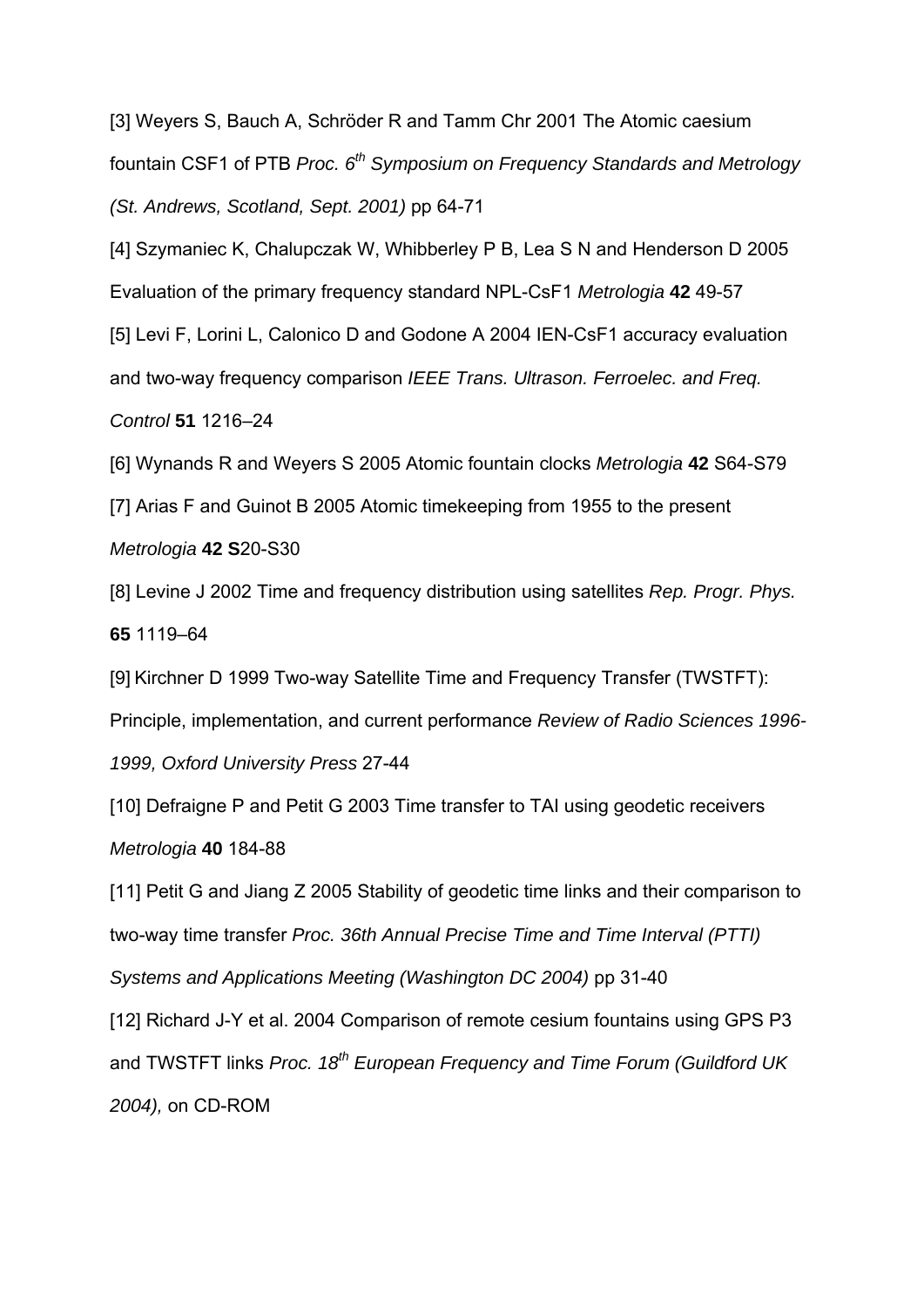[13] Schildknecht T, Beutler G, Gurtner W and Rothacher M 1990 Towards subnanosecond GPS time transfer using geodetic processing techniques *Proc. 4th European Frequency and Time Forum (Neuchâtel, Switzerland, 1990)* pp 335-46 [14] Larson K M and Levine J 1999 Carrier-phase time transfer *IEEE Trans. Ultrason.* 

*Ferroelec. and Freq. Control* **46** 1001-12

[15] Ray J and Senior K 2005 Geodetic techniques for time and frequency comparisons using GPS phase and code measurements *Metrologia* **42** 215-32 [16] Parker T, Hetzel P, Jefferts S, Weyers S, Nelson L, Bauch A and Levine J 2001 First comparison of remote cesium fountains *Proc. IEEE Int. Freq. Control Symp. and PDA exhibition (Seattle, Washington, 2001)* pp 63-8

[17] Hackman C, Levin J, Parker T, Piester D and Becker J 2005 A new technique for estimating frequency from GPS carrier-phase time transfer data *Proc. 2004 IEEE Int. Ultrasonics, Ferroelectrics, and Frequency Control Joint 50<sup>th</sup> Anniversary Conference (Montreal, Canada 2004)* on CD-Rom 10005500.pdf and pp 341-9

[18] Beutler G, Rothacher M, Schaer S, Springer T A, Kouba J and Neilan N E, 1999 The International GPS Service (IGS): An interdisciplinary service in support of Earth sciences *Adv. Space Res.* **23** 631-5, internet address http://igscb.jpl.nasa.gov, see also Meindl M ed. 2005 *Proc. Celebrating a decade of the International GPS Service – workshop and symposium (Bern Switzerland 2004)*

[19] Dach R, Bernier L-G, Dudle G, Schildknecht T and Hugentobler U 2005 Geodetic frequency transfer – actual developments in the AIUB-METAS collaboration, *Proc. 19th European Frequency and Time Forum (Besançon, France, 2005)* in print [20] Hugentobler U, Schaer S and Fridez P, eds. 2001 The Bernese GPS Software 4.2., Astronomical Institute of the University of Bern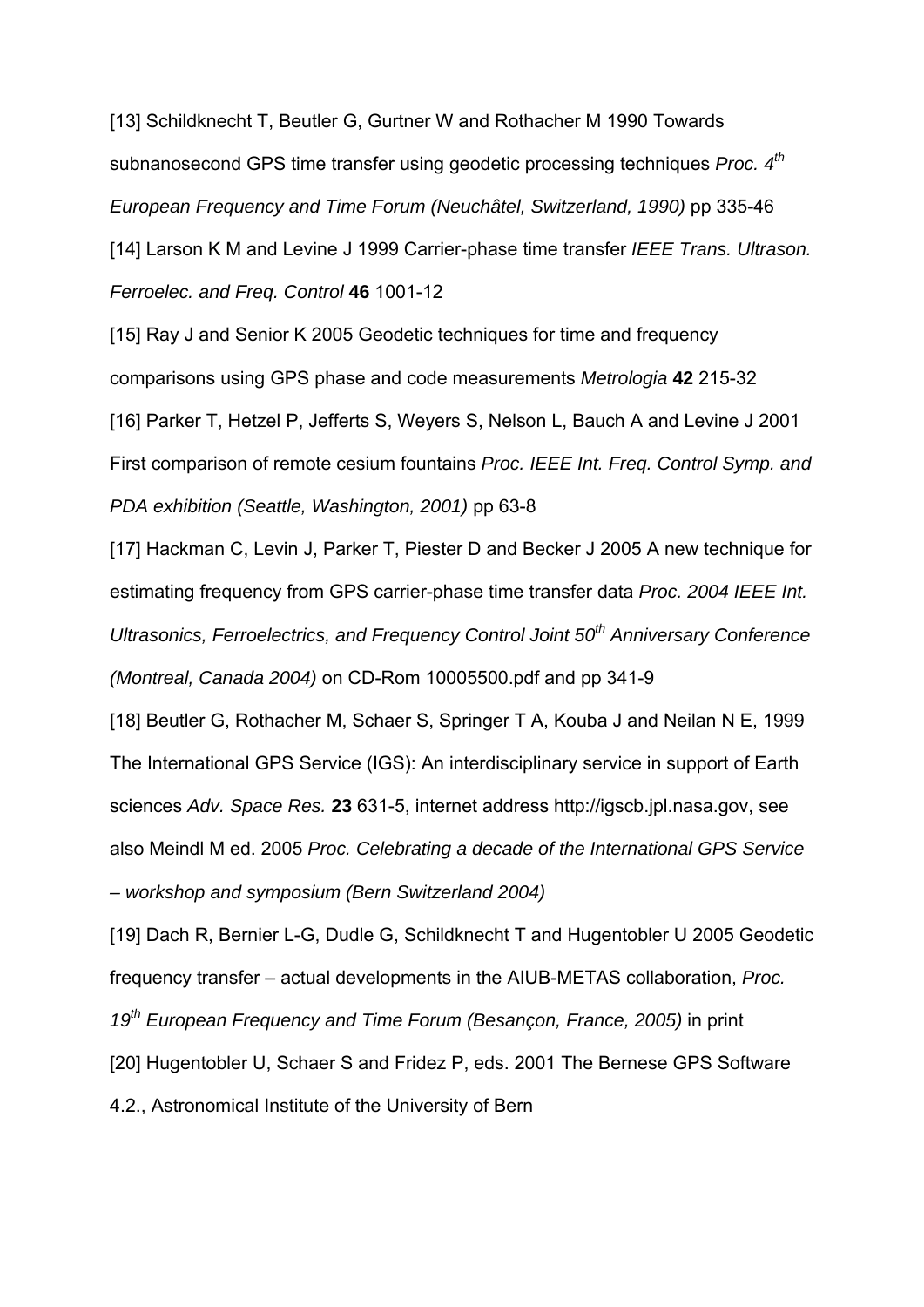[21] Bauch A et al 2005 Time and frequency comparisons between four European timing institutes and NIST using multiple techniques *Proc. 19th European Frequency and Time Forum (Besançon, France, 2005)* in print

[22] Calonico D et al. 2005 Comparison between remote Cs fountain primary frequency standards *Proc.* 19<sup>th</sup> European Frequency and Time Forum (Besancon, *France, 2005)*, in print

[23] Parker T 1999 Hydrogen maser ensemble performance and characterization of frequency standards *Proc. Joint meeting of the European Frequency and Time Forum and the IEEE Int. Freq. Control Symp. (Besançon, France, 1999)* pp 173-76 [24] Bauch A 2005 The PTB primary clocks CS1 and CS2 *Metrologia* **42** S43-S54 [25] Recommendation ITU-R TF.1153-1 The operational use of two-way satellite time and frequency transfer employing PN time codes, ITU Radiocommunication Study Group (Geneva) last update 2003

[26] Plumb J E and Larson K M 2005 Long-term comparisons between two way satellite and geodetic time transfer systems *IEEE Trans. Ultrasonics, Ferroelectrics, and Frequency Control* accepted for publication

[27] Allan D W and Thomas C 1994 Technical directives for standardization of GPS time receiver software *Metrologia* **31** 69-79

[28] ftp://ftp2.bipm.fr/pub/tai/data/PFS\_reports/

[29] Douglas R J and Boulanger J S 1997 Standard uncertainty for average frequency traceability *Proc. 11<sup>th</sup> European Frequency and Time Forum (Neuchâtel, Switzerland,1997)* pp 345-9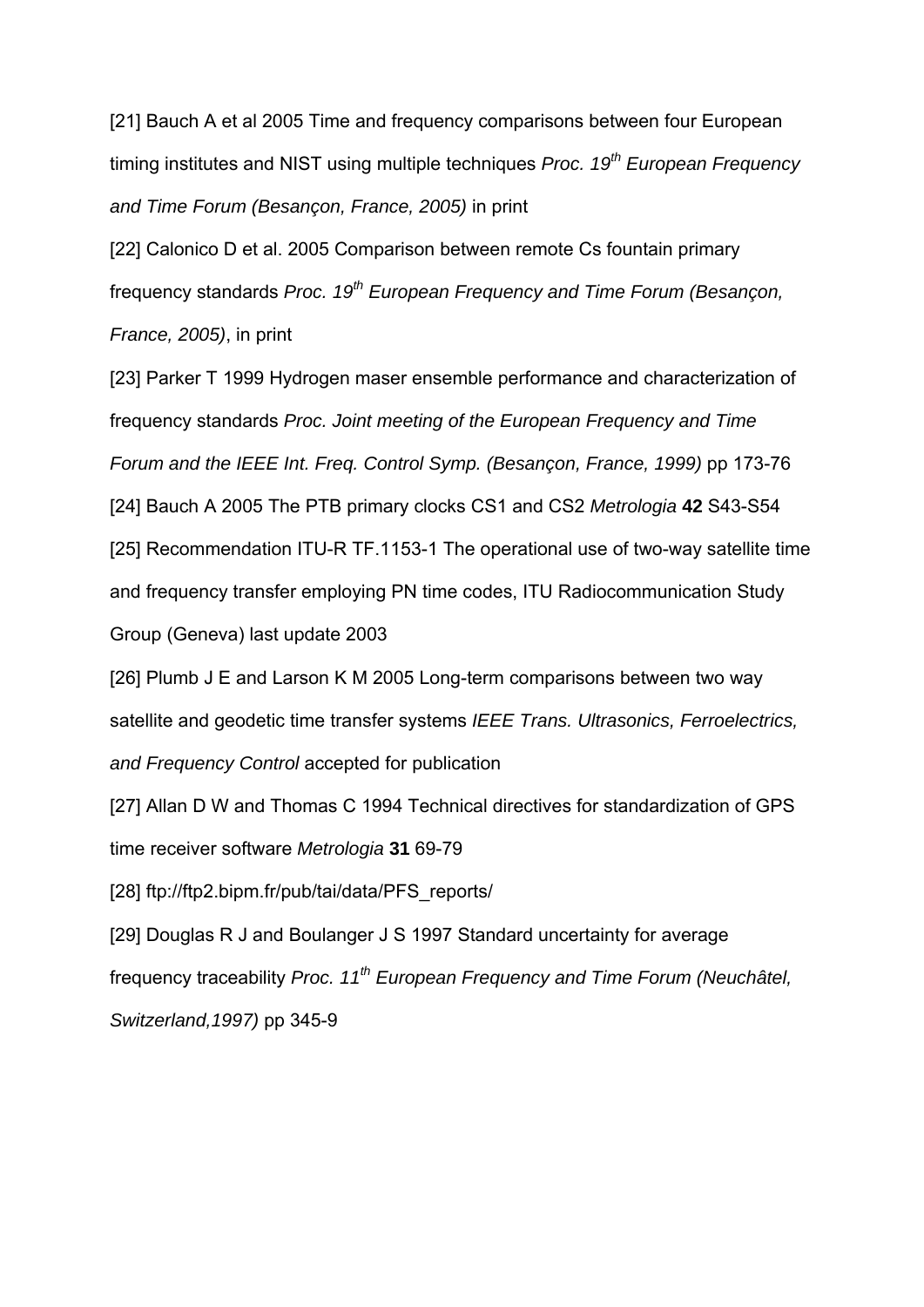# **Tables and Table Captions**

| Institute   | Clock or         | <b>TWSTFT</b> | <b>IGS</b> station | <b>GPS</b> receiver     |
|-------------|------------------|---------------|--------------------|-------------------------|
|             | frequency        | modem         | code               | antenna                 |
|             | reference        |               |                    |                         |
| <b>IEN</b>  | HM:              | <b>MITREX</b> | <b>IENG</b>        | <b>ASHTECH Z-XII3T,</b> |
|             | Symmetricom,     |               |                    | ASH701945C M            |
|             | UTC(IEN):        |               |                    |                         |
|             | Agilent 5071     |               |                    |                         |
| <b>NPL</b>  | HM:              | <b>SATRE</b>  | <b>NPLD</b>        | <b>ASHTECH Z-XII3T,</b> |
|             | Symmetricom,     |               |                    | AOAD/M T                |
|             | representing     |               |                    |                         |
|             | UTC(NPL)         |               |                    |                         |
| <b>NIST</b> | HM:              | <b>SATRE</b>  | <b>NISU</b>        | NOV EURO4-1.00-222,     |
|             | Symmetricom,     |               |                    | <b>NOV600</b>           |
|             | representing     |               |                    |                         |
|             | UTC(NIST)        |               |                    |                         |
| <b>OP</b>   | HM:              | <b>SATRE</b>  | <b>OPMT</b>        | <b>ASHTECH Z-XII3T,</b> |
|             | Symmetricom      |               |                    | 3S-02-TSADM             |
| <b>PTB</b>  | HM:              | <b>SATRE</b>  | <b>PTBB</b>        | <b>ASHTECH Z-XII3T,</b> |
|             | <b>VREMYA-CH</b> |               |                    | ASH700936E              |
|             | UTC(PTB):        |               |                    |                         |
|             | primary clock    |               |                    |                         |
|             | CS <sub>2</sub>  |               |                    |                         |

Table1. Institutes involved and equipment in use

Table 2. TWSTFT measurement schedule and Mitrex codes assigned to the participating stations. The receive (RX )and transmit (TX) frequencies in Europe differ between the intra-European link and the USA-Europe link.

| Measurements during each.<br>second hour of a day in UTC |          | <b>OP</b>       |          |                | <b>NPL</b> | <b>PTB</b>     |           |          | <b>IEN</b> | <b>NIST</b>    |           |          |
|----------------------------------------------------------|----------|-----------------|----------|----------------|------------|----------------|-----------|----------|------------|----------------|-----------|----------|
| First                                                    | Last     | <b>Duration</b> |          |                |            |                |           |          |            |                |           |          |
| hh:mm:ss                                                 | hh:mm:ss | (s)             | TX       | <b>RX</b>      | <b>TX</b>  | RX             | <b>TX</b> | RX       | <b>TX</b>  | RX             | <b>TX</b> | RX       |
| 00:10:00                                                 | 00:11:59 | 120             | $\Omega$ |                |            | $\Omega$       |           |          |            |                |           |          |
| 00:13:00                                                 | 00:14:59 | 120             |          |                |            |                | 4         | 6        | 6          | $\overline{4}$ |           |          |
| 00:19:00                                                 | 00:20:59 | 120             | $\Omega$ | $\overline{4}$ |            |                | 4         | $\Omega$ |            |                |           |          |
| 00:22:00                                                 | 00:23:59 | 120             |          |                |            | $\overline{4}$ | 4         |          |            |                |           |          |
| 00:25:00                                                 | 00:26:59 | 120             | $\Omega$ | 6              |            |                |           |          | 6          | $\Omega$       |           |          |
| 00:28:00                                                 | 00:29:59 | 120             |          |                |            | 6              |           |          | 6          |                |           |          |
| 00:37:00                                                 | 00:38:59 | 120             | $\Omega$ | 6              |            |                |           |          |            |                | 6         | $\Omega$ |
| 00:40:00                                                 | 00:41:59 | 120             |          |                |            | 6              |           |          |            |                | 6         |          |
| 00:49:00                                                 | 00:50:29 | 120             |          |                |            |                | 4         | 6        |            |                | 6         | 4        |
| 00:52:00                                                 | 00:53:59 | 120             |          |                |            |                |           |          | 6          | 6              | 6         | 6        |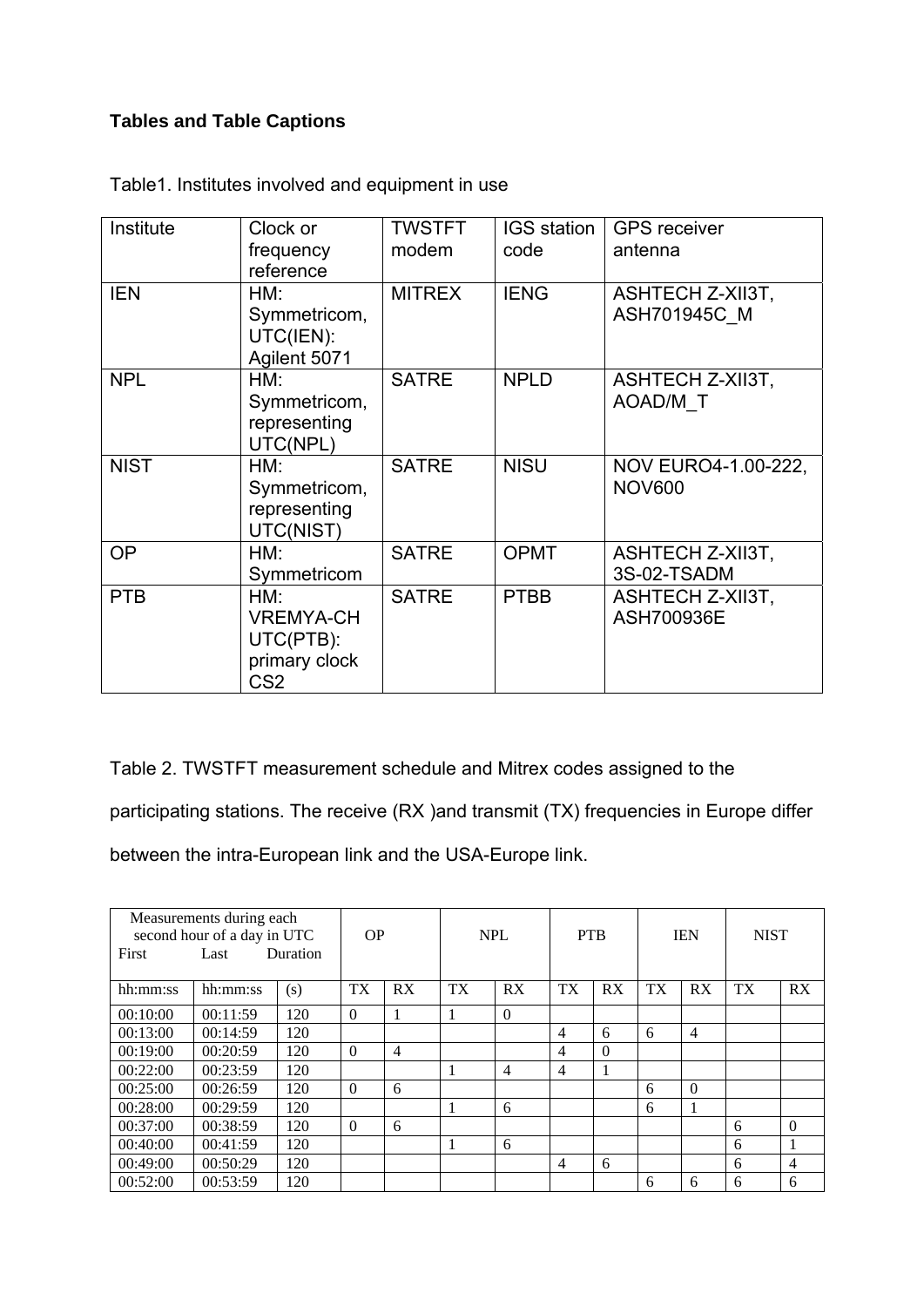Table 3 Mean relative frequency differences in parts in 10<sup>15</sup> during the interval 53304 to 53323 (inclusive, 20 days) between hydrogen masers at IEN, NPL, and OP,

calculated using the three frequency comparison techniques, and the closure results.

|                | $IEN - OP$ | <b>IEN - NPL</b> | $NPL - OP$ | Closure |
|----------------|------------|------------------|------------|---------|
| <b>ITWSTFT</b> | -430.8     | $-95.3$          | $-336.1$   | 0.6     |
| <b>GPS CP</b>  | $-430.8$   | $-94.5$          | $-336.3$   |         |
| TAI P3         | $-431.6$   | $-95.1$          | $-336.5$   | 0.0     |

Table 4 Mean relative frequency differences in parts in  $10^{15}$  during the interval 53304 to 53324 (inclusive, 21 days) between hydrogen masers at NPL, OP, and PTB and the closure results.

|               | PTB – NPL | I PTB – OP | $NPL - OP$ | Closure |
|---------------|-----------|------------|------------|---------|
| <b>TWSTFT</b> | $-74.2$   | $-410.2$   | $-336.1$   |         |
| <b>GPS CP</b> | $-73.9$   | -410.1     | $-336.2$   |         |
| TAI P3        | $-73.7$   | $-410.1$   | $-336.5$   | 0.1     |

Table 5 Uncertainties of IEN-CsF1, OP-FO2, NPL-CsF1 during the fountain comparison experiment (MJD 53304 – 53324), as declared by each laboratory in its report to BIPM [28]. Here  $u_A$  is the uncertainty originating from the instability of the devices,  $u<sub>B</sub>$  is the combined uncertainty from systematic effects.

|                    | $U_A$ | $U_{\text{B}}$        | $U_{\text{tot}}$ |
|--------------------|-------|-----------------------|------------------|
| IEN-CsF1           | 0.3   | 1.0                   | . .              |
| OP-FO <sub>2</sub> | 0.2   |                       |                  |
| NPL-CsF1           | 0.6   | $\overline{1}$<br>1.0 | $\sim$           |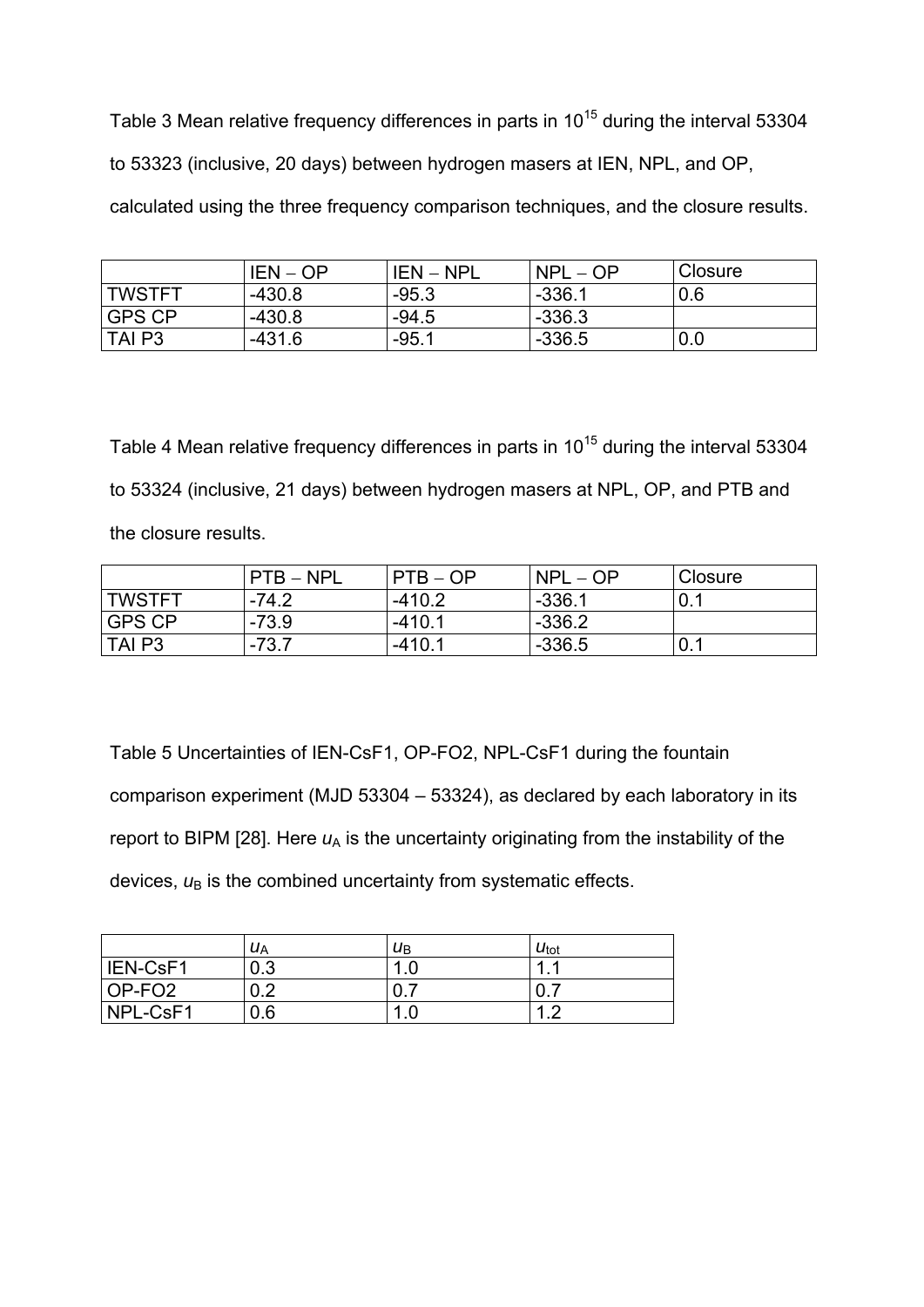Table 6 Mean relative frequency differences in parts in 10<sup>15</sup> between the fountain frequency standards operated in the institutes as given in the header during the interval 53304 to 53324 (last day not included, 20 days total measurement time). The values in brackets reflect the combined uncertainty contribution (combination of the uncertainty of the two fountains and of the involved link).

|                   | <b>IEN-OP</b> | <b>IEN-NPL</b> | OP-NPL      |
|-------------------|---------------|----------------|-------------|
| <b>TWSTFT</b>     | 3.2(1.6)      | 5.4(1.9)       | 0.9(1.7)    |
| Synchronized      |               |                |             |
| <b>GPS CP</b>     | 4.7(1.6)      | 5.0(1.9)       | $-0.1(1.7)$ |
| Synchronized      |               |                |             |
| <b>TWSTFT</b>     | 3.8(1.6)      | 4.1(1.9)       | 0.3(1.7)    |
| Average           |               |                |             |
| <b>GPS CP</b>     | 3.8(1.6)      | 4.1(1.9)       | 0.3(1.7)    |
| Average           |               |                |             |
| <b>GPS TAI P3</b> | 3.0(1.6)      | 3.5(1.9)       | 0.5(1.7)    |
| Average           |               |                |             |

**Figures and Figure Captions follow**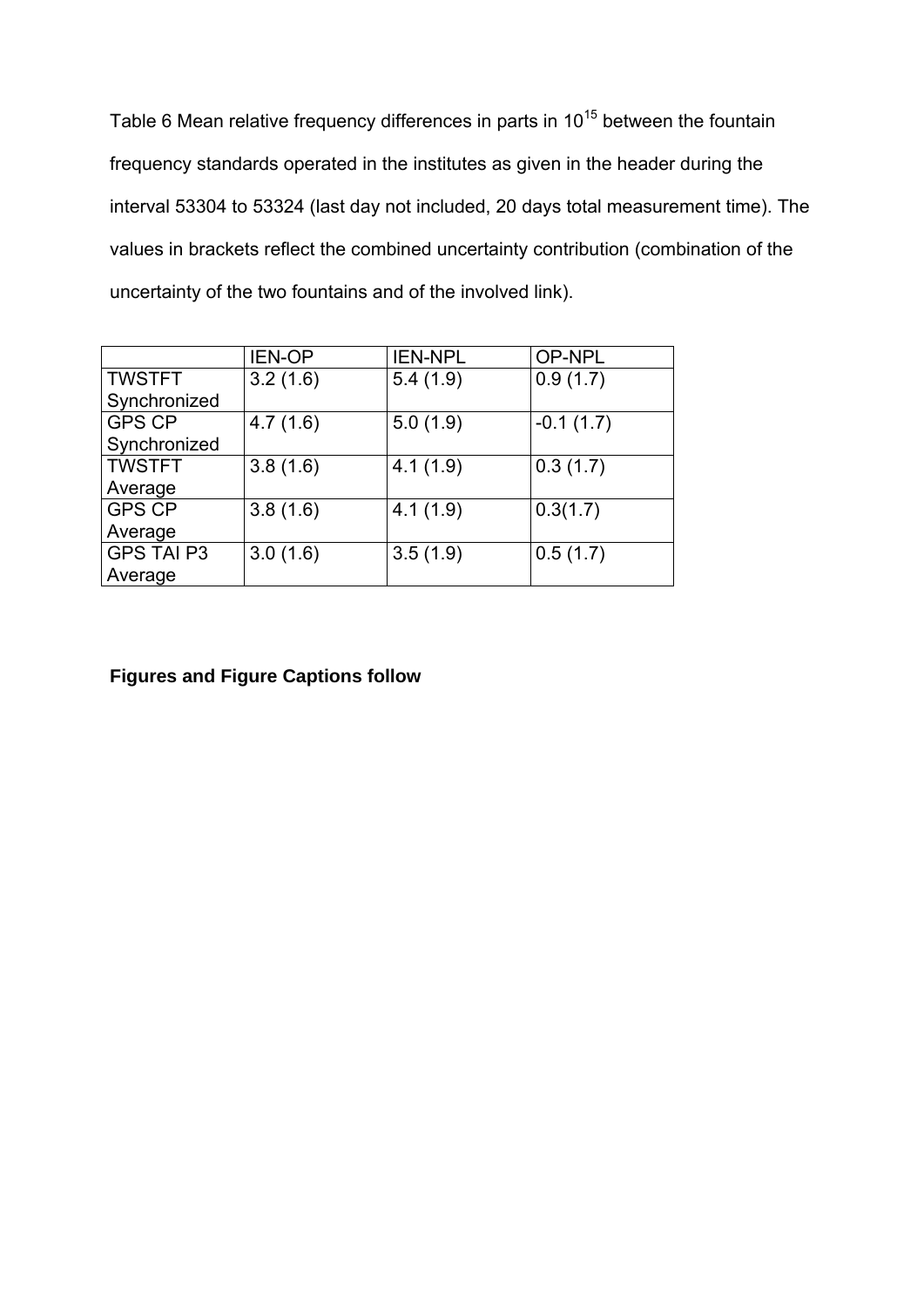

Figure 1. Configuration of frequency comparisons during the campaign; the frequency standards at left and at right are operated in different institutes.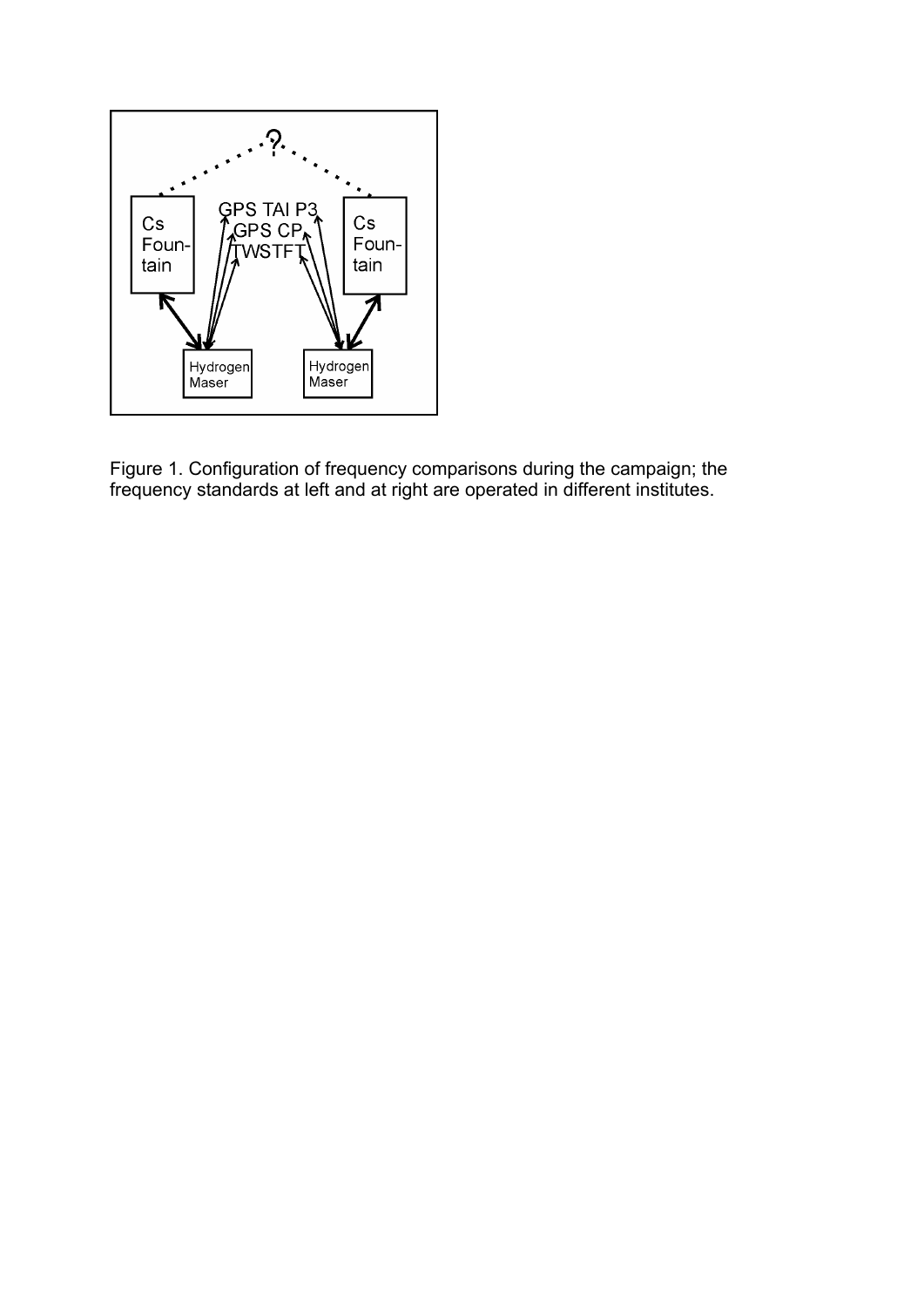

Figure 2. Example of data collected during one day on the NPL – OP link; GPS CP (open circles), TWSTFT (full dots), and GPS TAI P3 (crosses), the latter offset by 2 ns for clarity.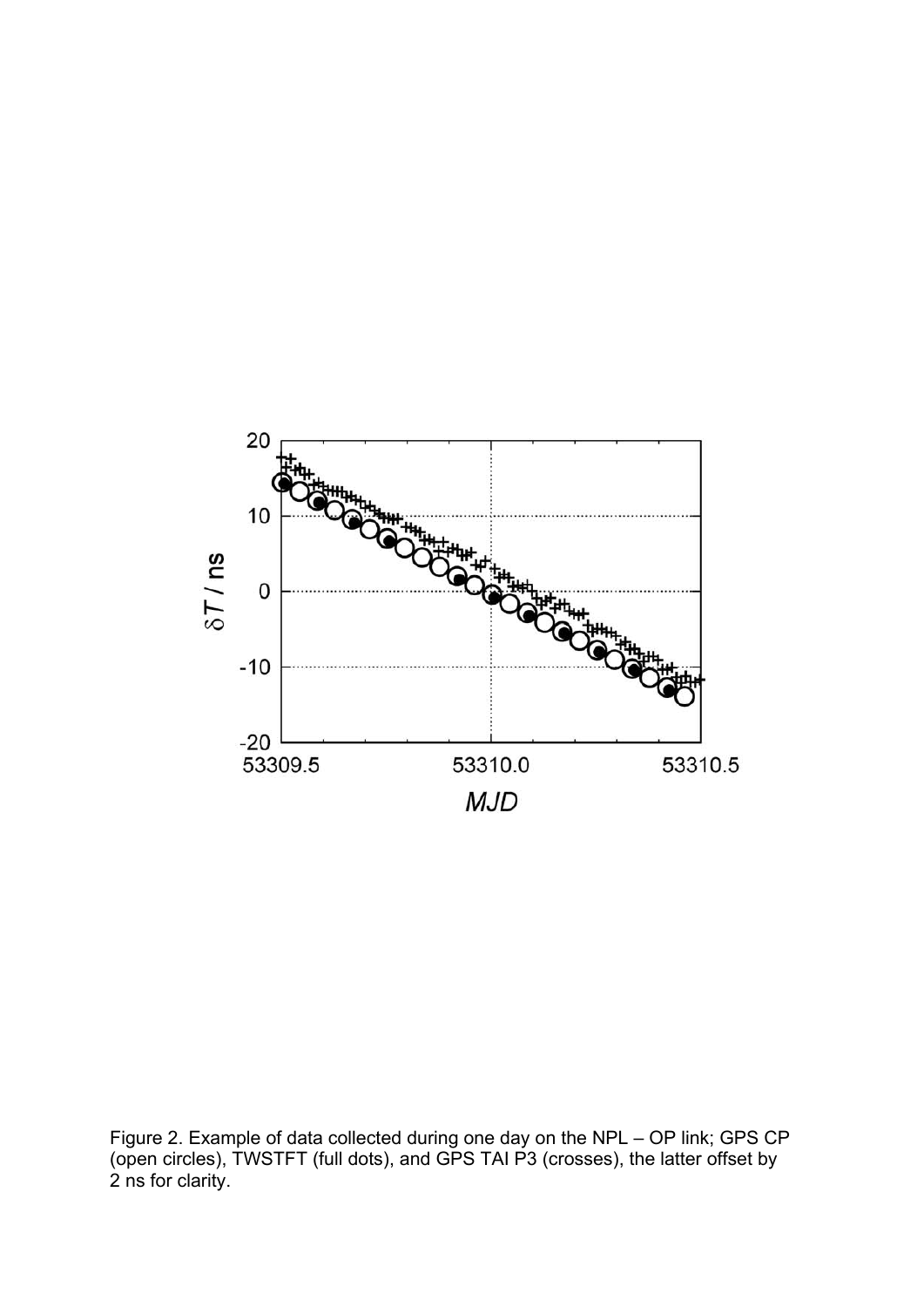

Figure 3. General characteristics of the frequency standards at NIST (common reference), IEN (crosses), NPL (thin line), OP (thick line), and PTB (grey line) during the study period, MJD 53303 – 53330; residuals to linear fits to time differences UTC(NIST) − local references obtained via GPS CP.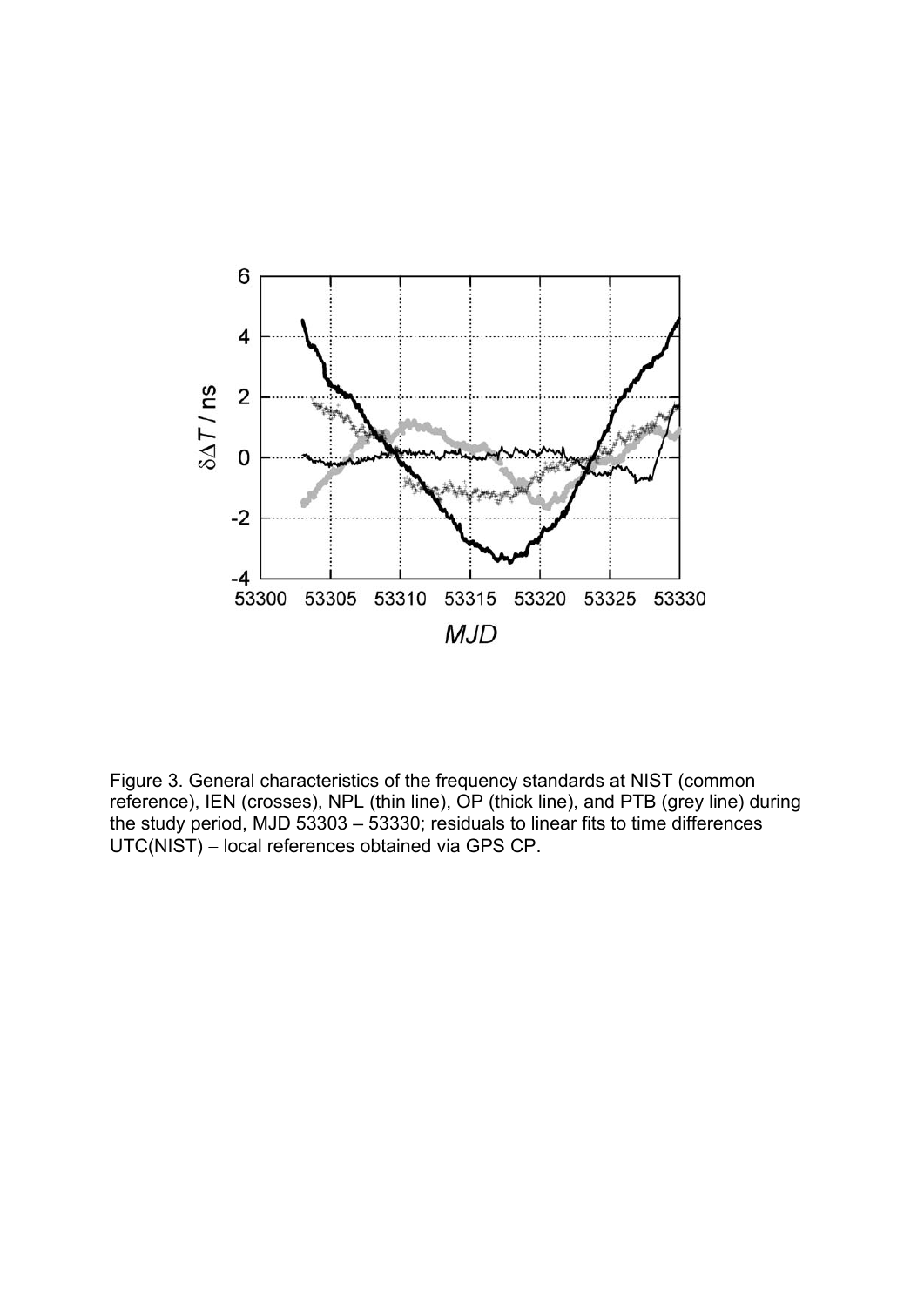

Figure 4. Time differences PTB-NPL  $(+)$ , and PTB-NIST  $( \Delta )$  obtained via TWSTFT; mean time offset and mean rate removed.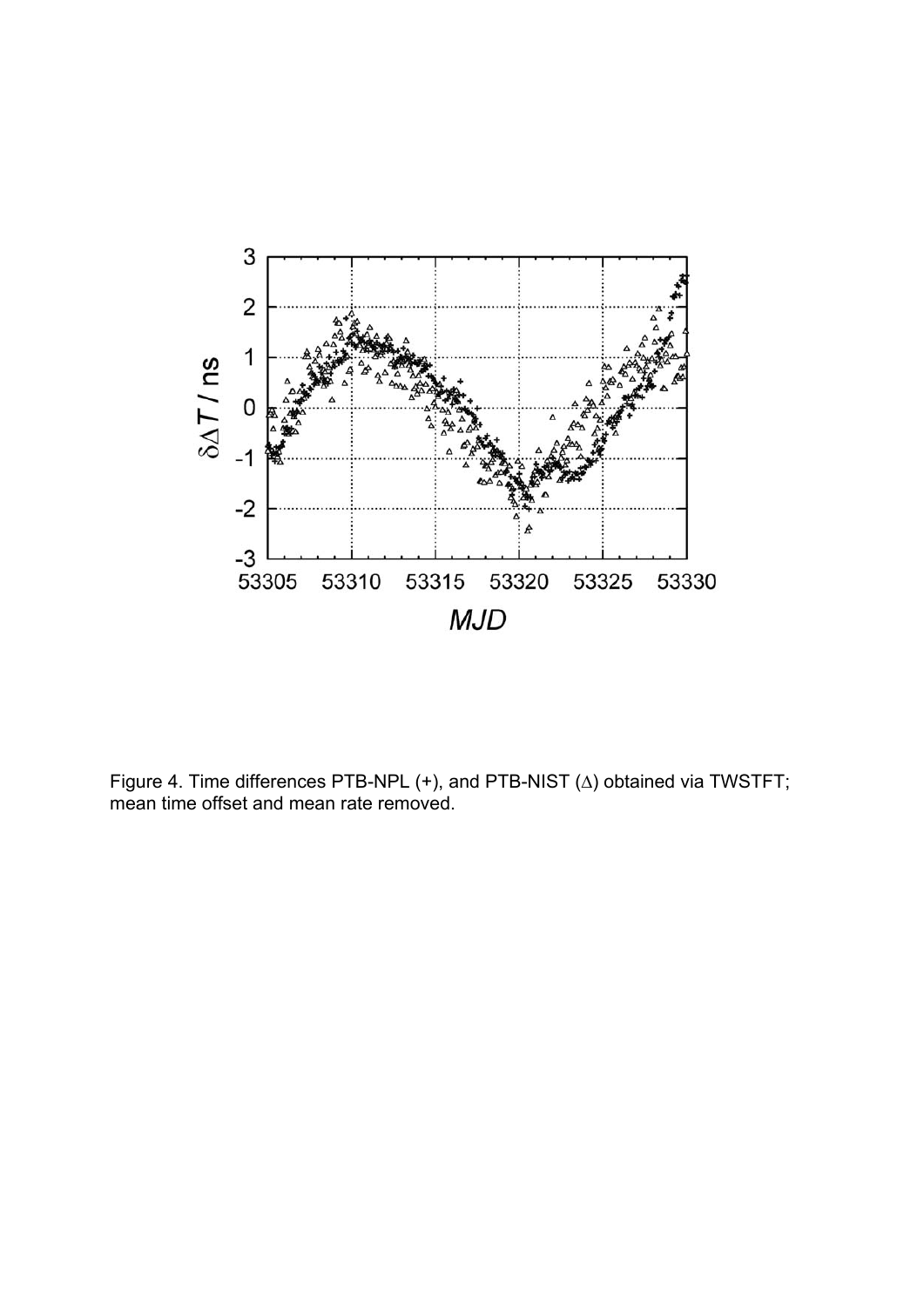



Figure 5 Observed instability of the TWSTFT data for the links PTB-NPL (upper) and PTB-NIST (lower); standard deviation *SD* in ns of the individual one second measurement data recorded at PTB ( $\blacklozenge$ ), NPL ( $\square$ ) and NIST ( $\triangle$ ), respectively, around the quadratic regression function during the comparison campaign.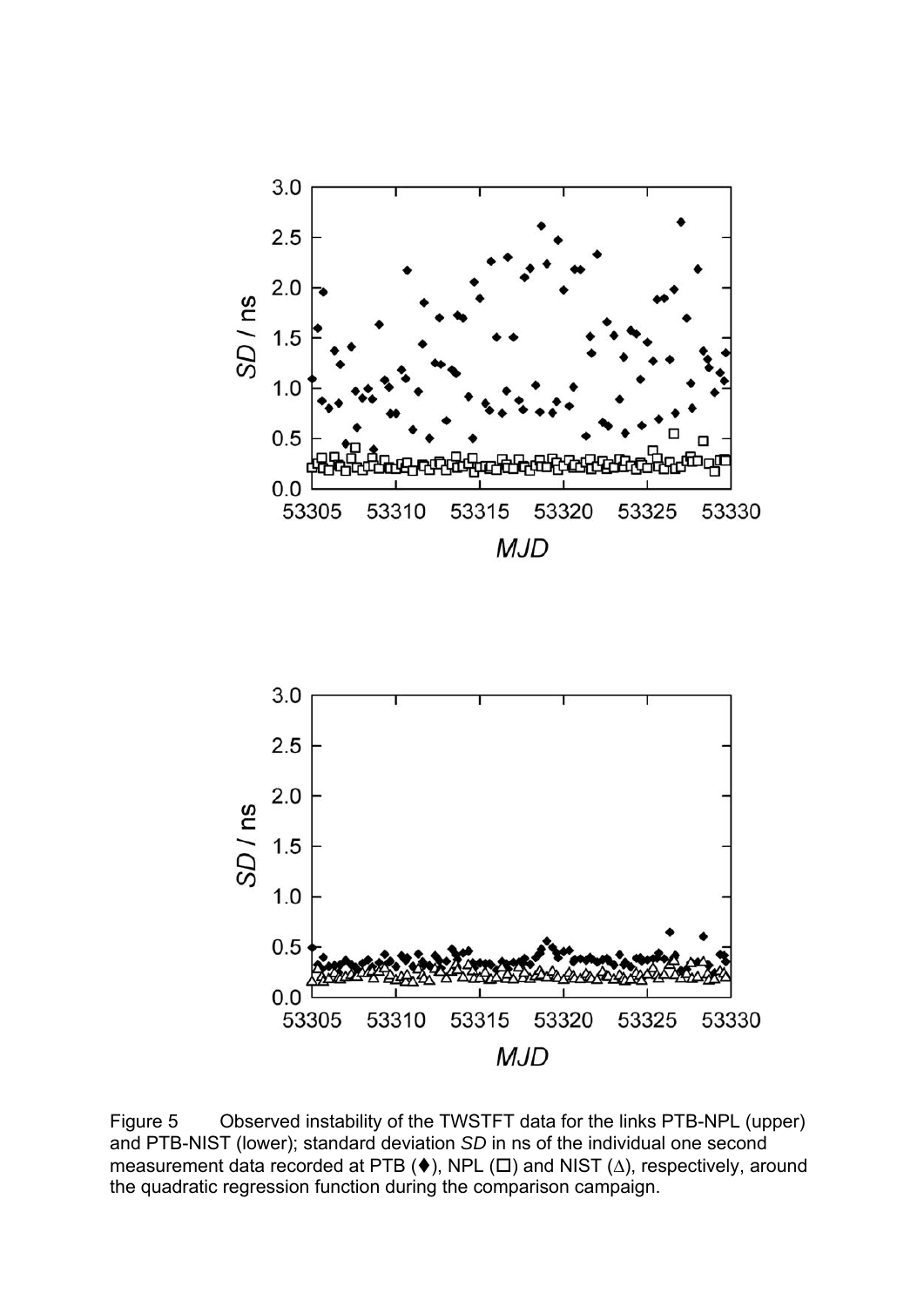

Figure 6. Relative frequency instability, expressed by mod $\sigma_y(\tau)$ , in the TWSTFT comparison of masers at NPL (upper graph) and OP (lower graph) to the other participating stations. The symbols reflect the remote station for each link: IEN  $(∇)$ , NIST ( $\triangle$ ), NPL ( $\square$ ), OP (O), and PTB ( $\bullet$ ), respectively. For clarity of the presentation, we indicate only the size of uncertainty bars for the two last points in the upper graph. The bars are of the size of the symbols for averaging times of 32 hours or less.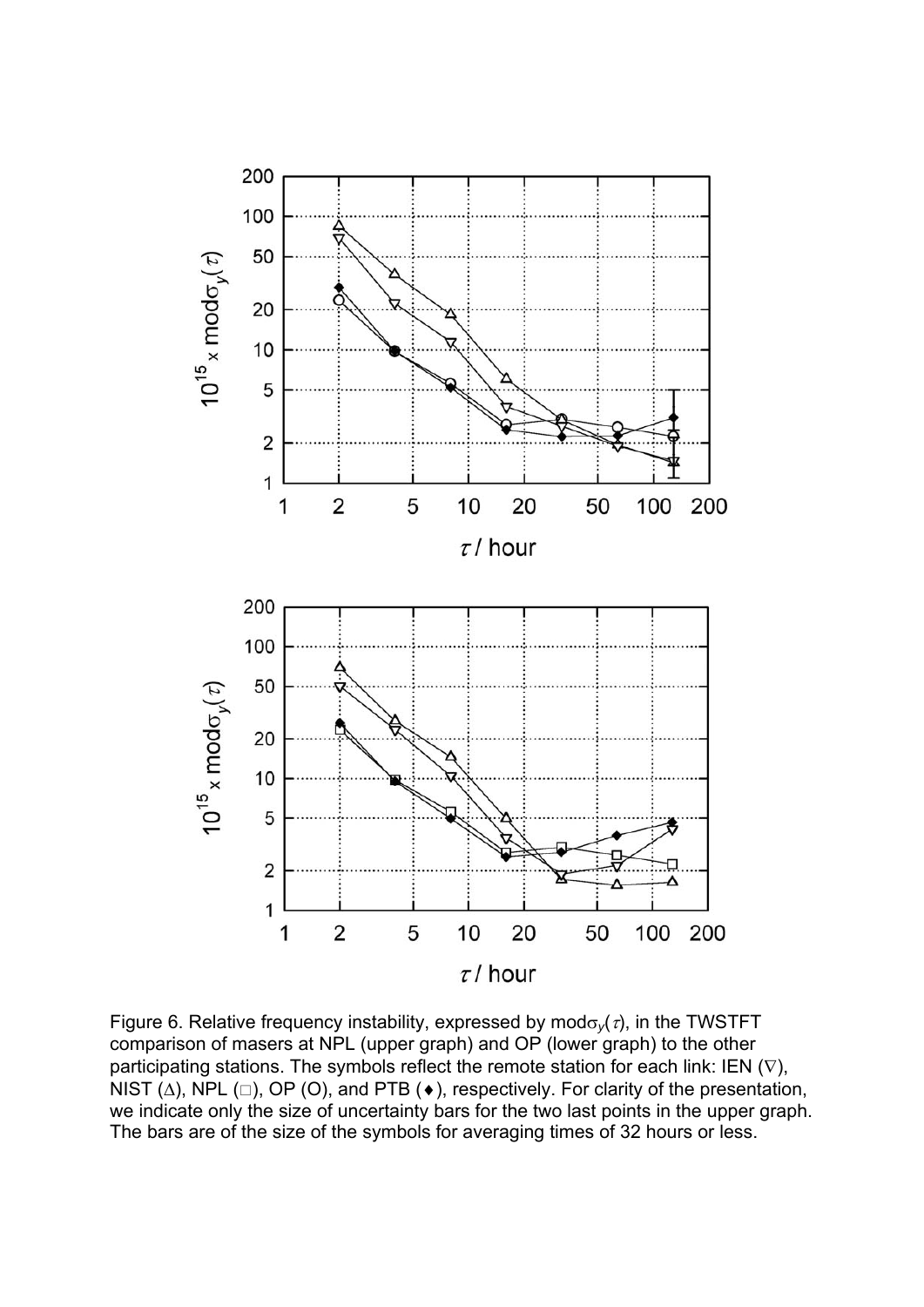

Figure 7. TWSTFT closure results – in total 312 data points - combining the three individual measurements OP-NPL, PTB-OP, and NPL-PTB collected during the campaign according to the schedule represented in Table 2.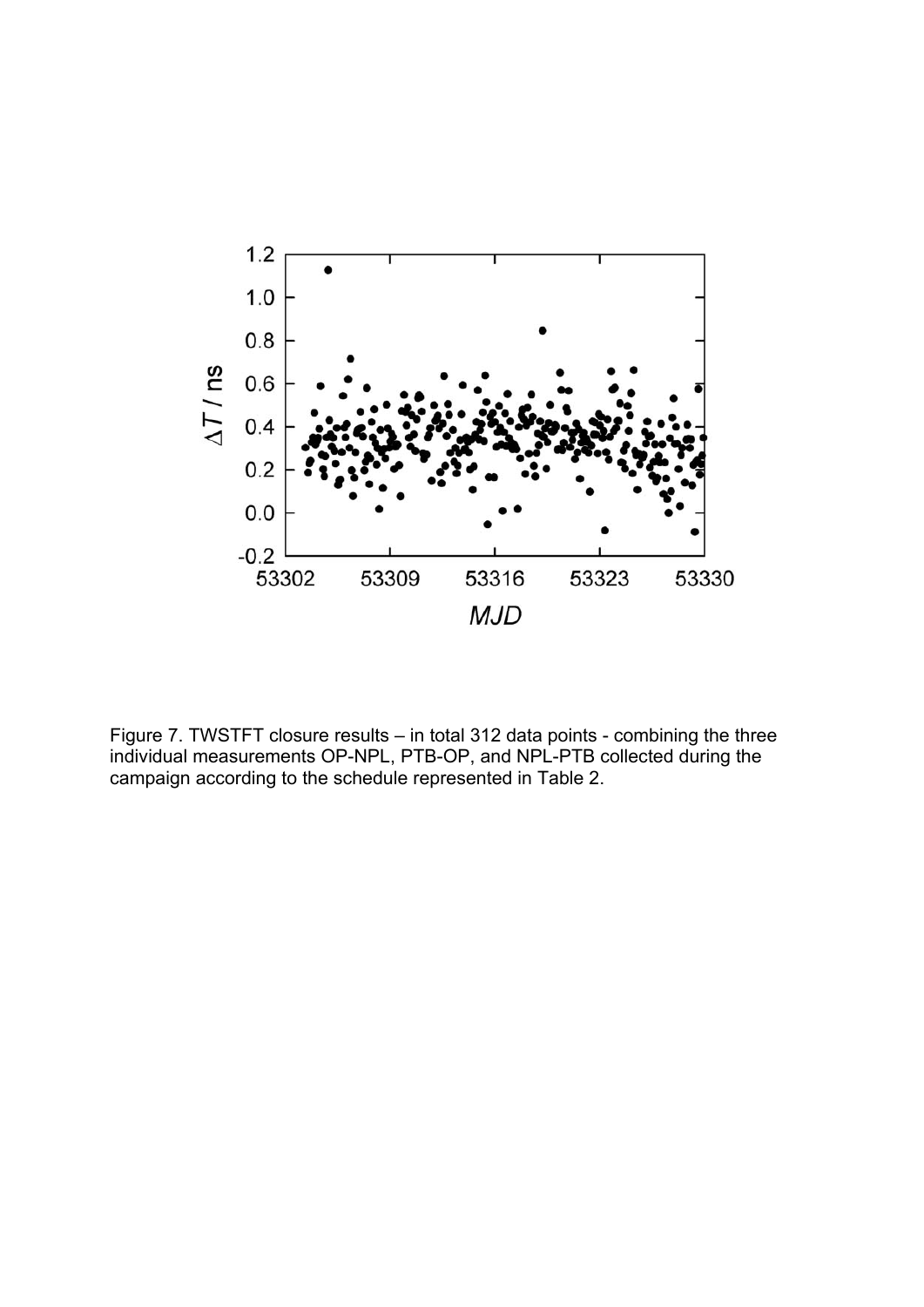

Figure 8. Relative frequency instability, expressed by mod $\sigma_{\nu}(\tau)$ , in the GPS CP comparison of UTC(NIST) with masers at OP, NPL, PTB, and IEN, coding of symbols as before, IEN  $(\nabla)$ , NPL  $(\square)$ , OP  $(O)$ , and PTB  $(\bullet)$ . Additional plot: instability after removal of the frequency step of the NPL maser and after subtracting thereof the estimated instability of UTC(NIST) (grey squares).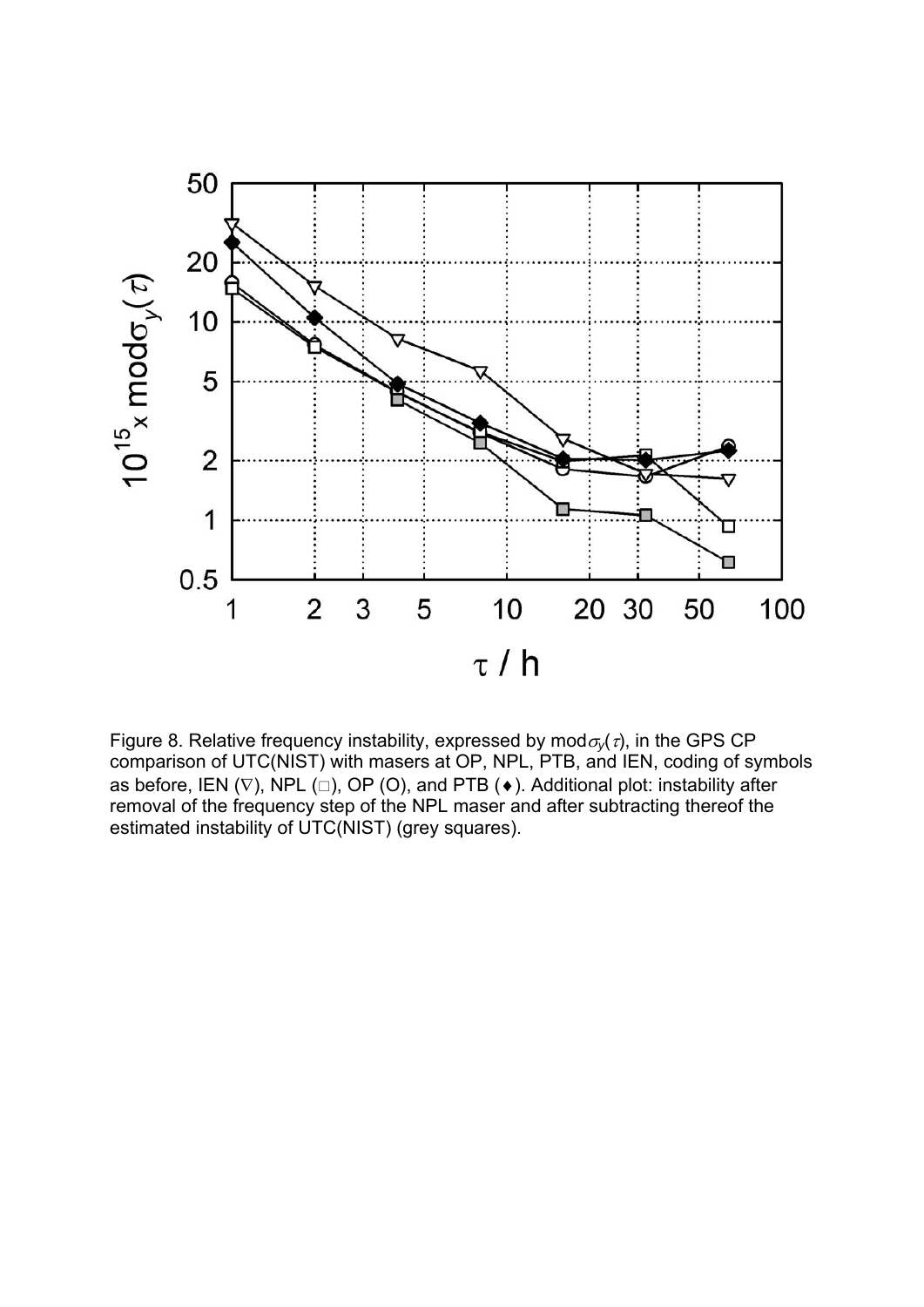

Figure 9. Relative frequency instability, expressed by mod<sup>σ</sup>*y*(τ), in the GPS TAI P3 comparison of UTC(NPL) with the maser at OP (O), and IEN ( $\nabla$ ), and UTC(PTB) ( $\blacklozenge$ ).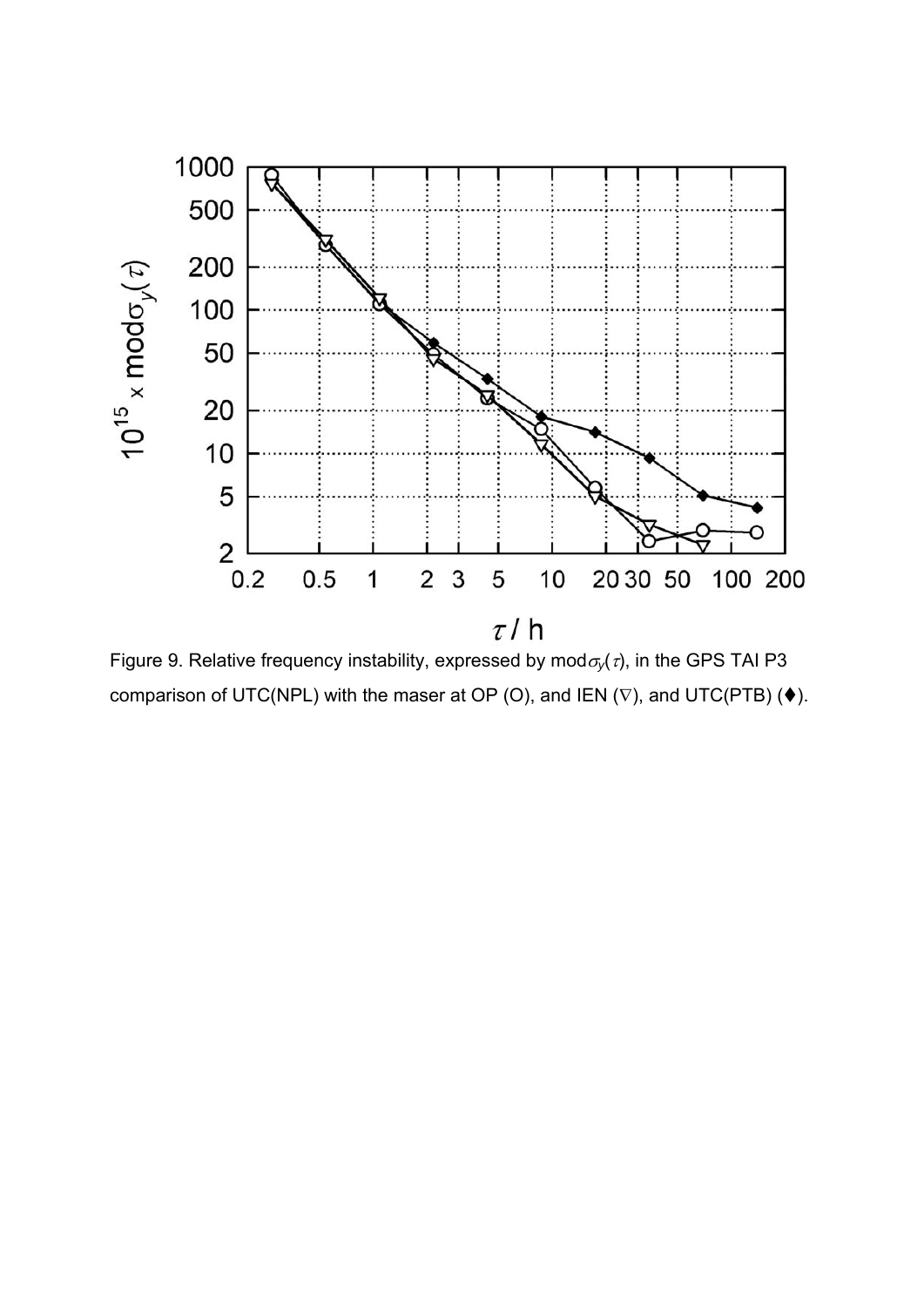

Figure 10. Double differences of TWSTFT – GPS CP results, mean offset subtracted, upper: NPL-OP, lower: NIST-OP.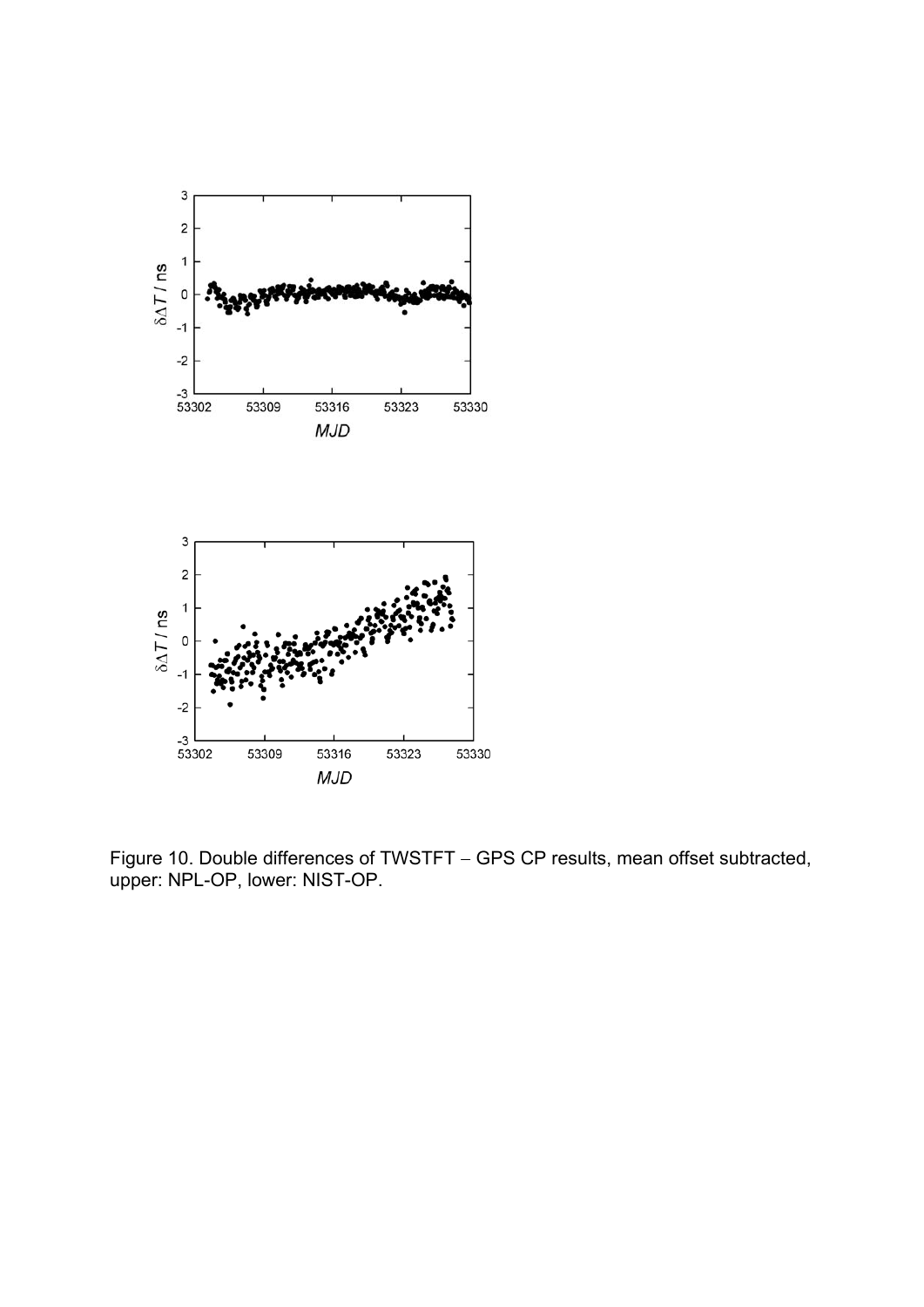

Figure 11. Stability analysis of the double difference TWSTFT − GPS CP for all links referenced to OP, coding of the symbols IEN ( $\nabla$ ), NIST ( $\Delta$ ), NPL ( $\square$ ), and PTB ( $\bullet$ ).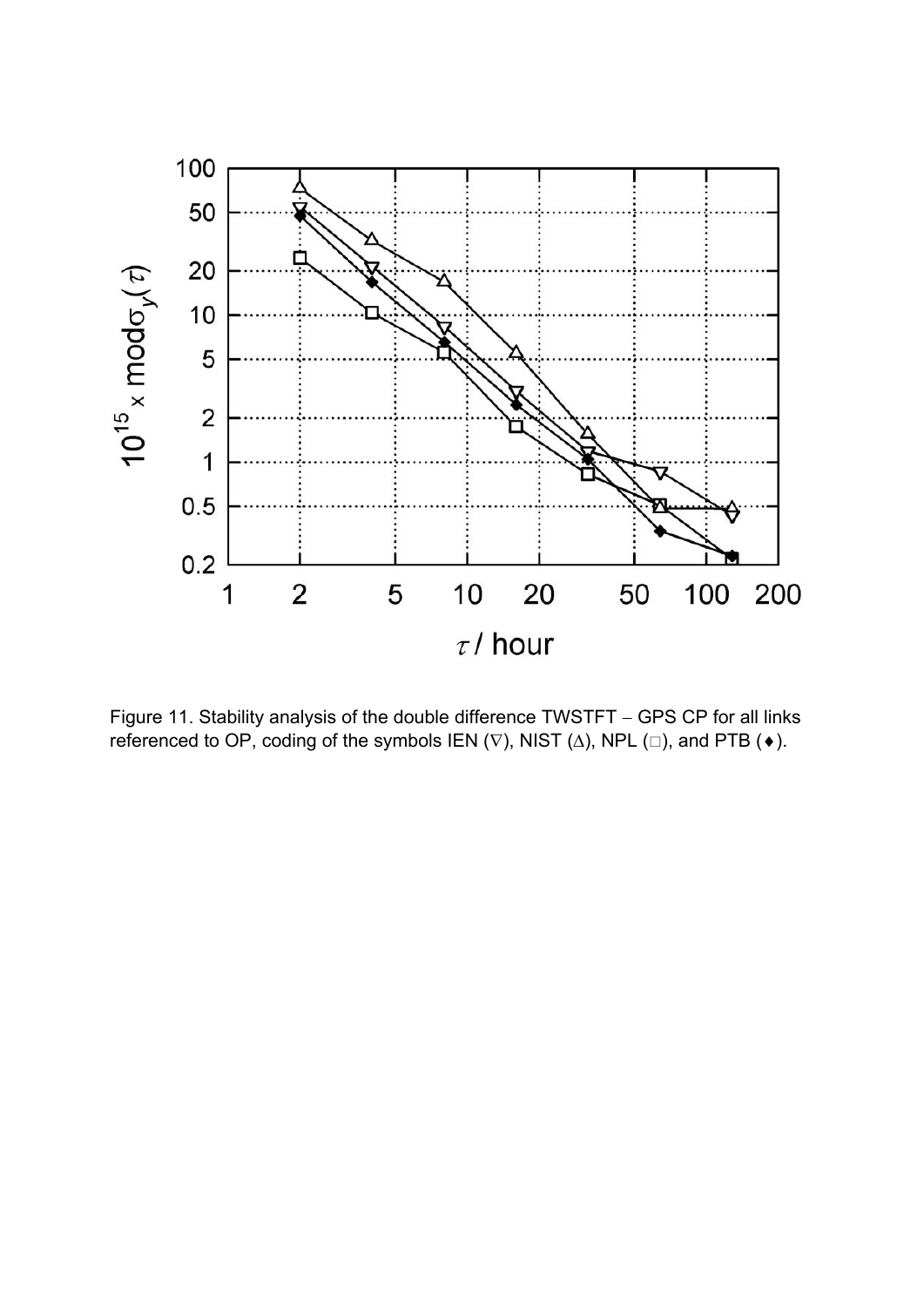

Figure 12. Double differences of TWSTFT – GPS TAI P3 for the link IEN-PTB during 10 months, mean offset subtracted.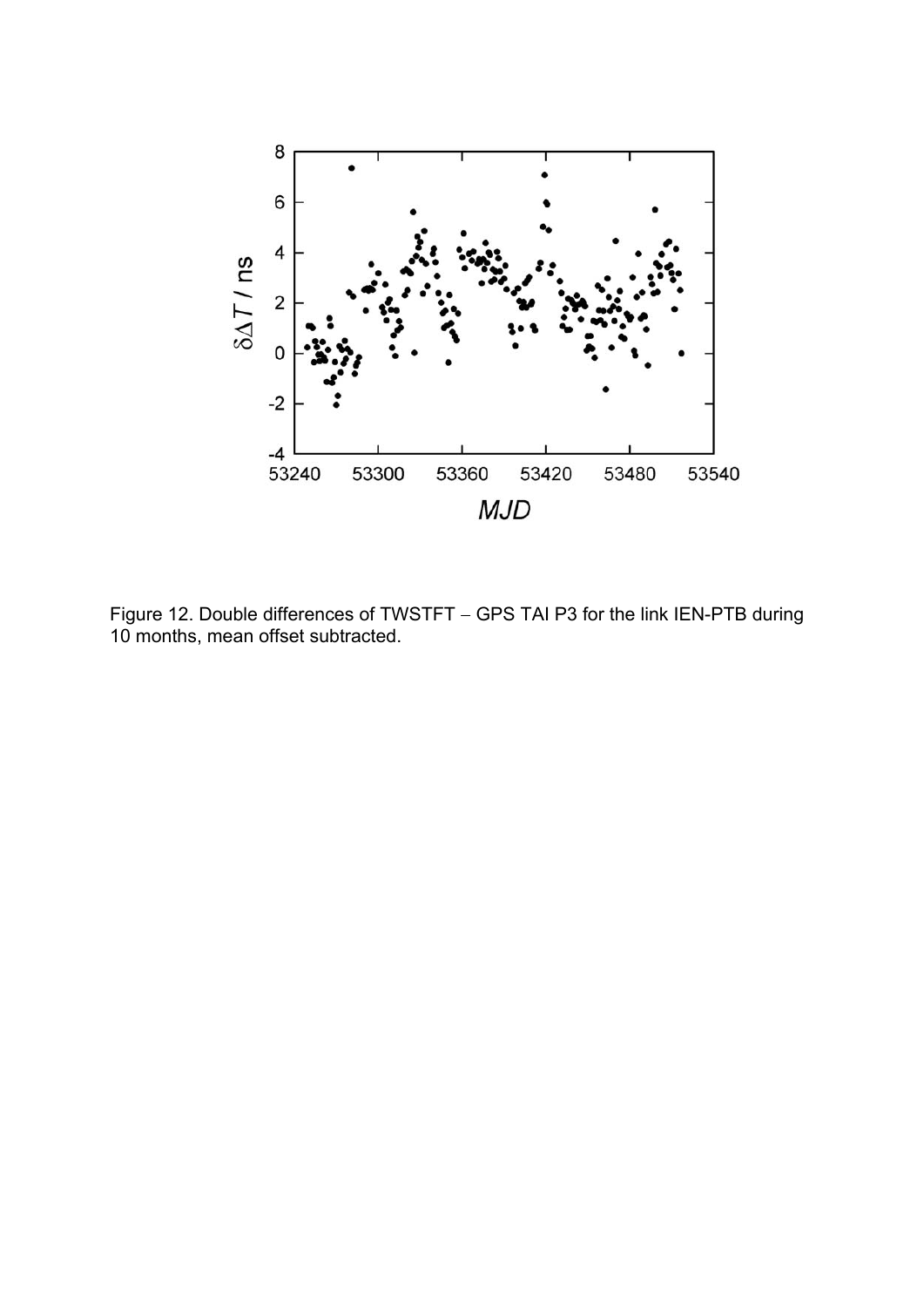

Figure 13. Relative frequency instability, expressed by mod<sup>σ</sup>*y*(τ), obtained for the three techniques, GPS TAI P3 (white), GPS CP (grey), and TWSTFT (black);. upper graph: link IEN-NPL: middle graph: link IEN-OP; lower graph: link NPL-OP. In addition, the instability of the double-difference TWSTFT – GPS CP (crosses) has been illustrated for each link.